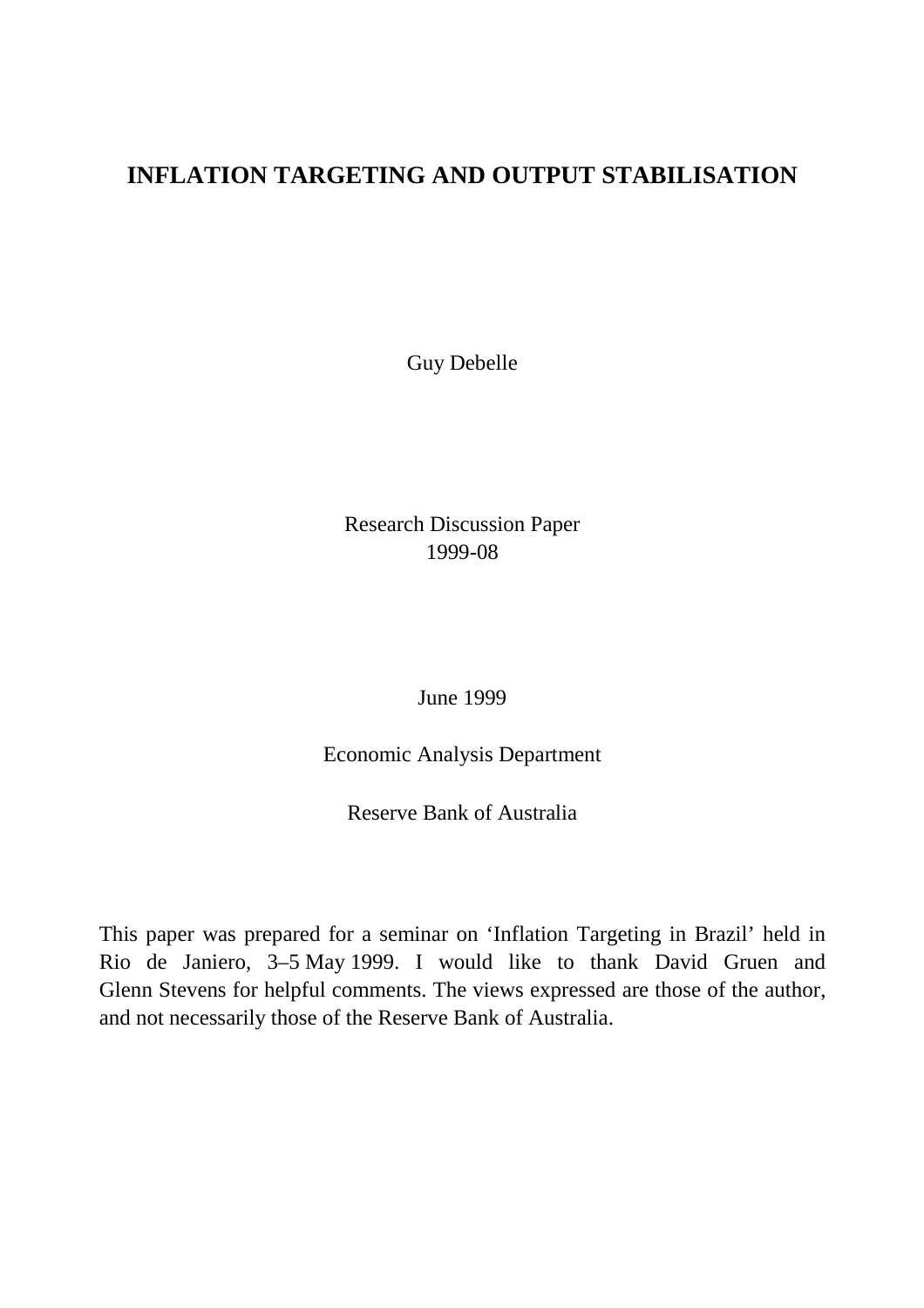#### **Abstract**

Inflation targeting has been criticised for being 'inflation only' targeting and hence, for ignoring output and employment. This paper argues that this criticism is misplaced. The inflation-targeting framework has sufficient flexibility to allow for the short-run trade-off between output and inflation. The extent to which it does so in part reflects some design features of the inflation-targeting framework, such as targeting bands and the policy horizon, that have been adopted in practice in the inflation-targeting countries. Medium-term price stability can be maintained while still allowing some degree of short-run inflation variability, thus providing scope for lower output variability.

> JEL Classification Numbers: E52, E58 Keywords: Inflation targeting, output stabilisation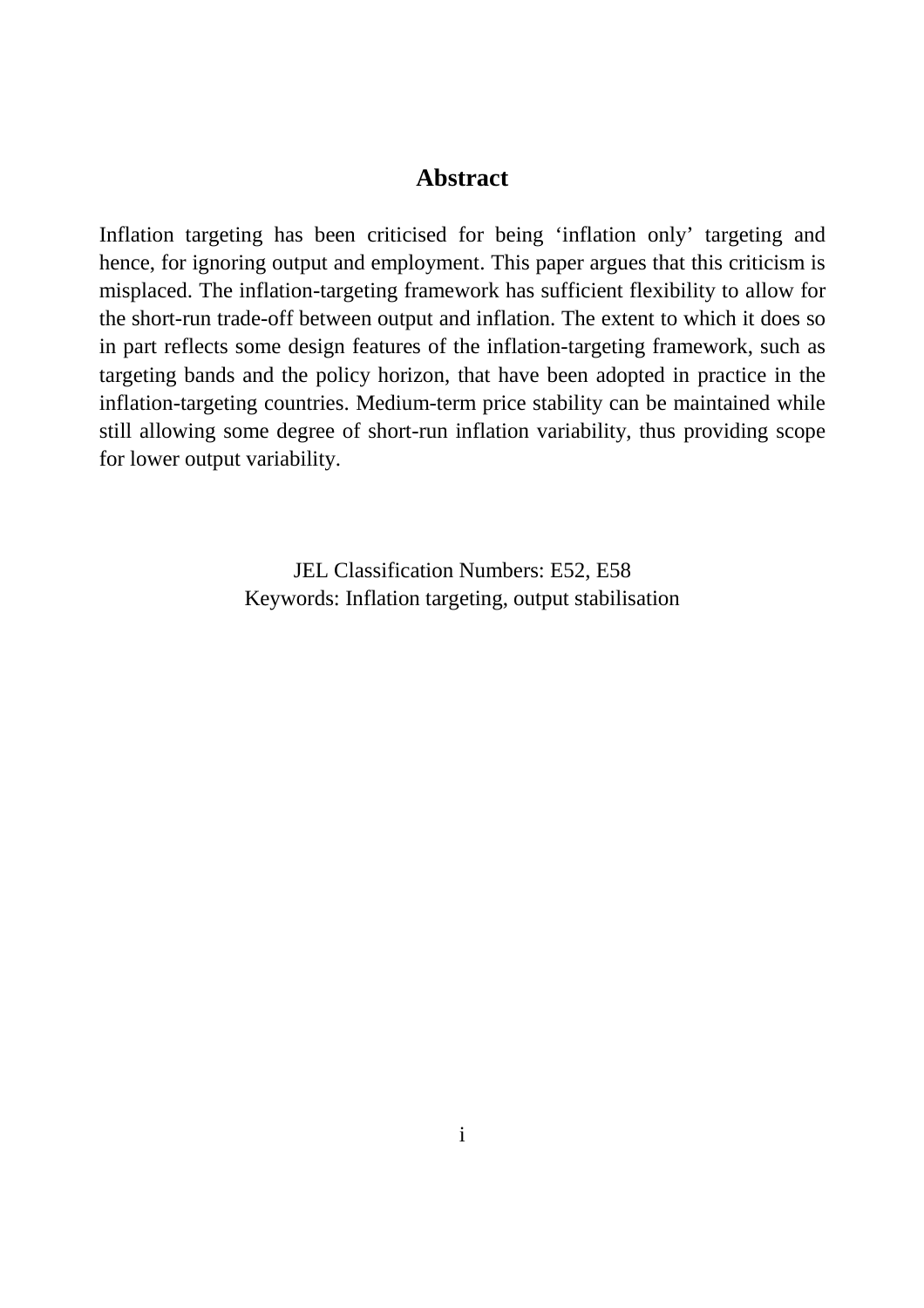# **Table of Contents**

| 1. | Introduction                                                      |                                 |    |  |  |
|----|-------------------------------------------------------------------|---------------------------------|----|--|--|
| 2. | Theory                                                            |                                 |    |  |  |
| 3. | <b>Inflation and Output Variability</b>                           |                                 |    |  |  |
| 4. | Evidence                                                          |                                 |    |  |  |
| 5. | Practice                                                          |                                 |    |  |  |
| 6. | Three Episodes in Australia's Experience with Inflation Targeting |                                 |    |  |  |
|    | 6.1                                                               | Tightening in 1994              | 17 |  |  |
|    | 6.2                                                               | Easing in 1996                  | 18 |  |  |
|    | 6.3                                                               | <b>Response to Asian Crisis</b> | 19 |  |  |
| 7. |                                                                   | Conclusion                      | 21 |  |  |
|    | References                                                        |                                 |    |  |  |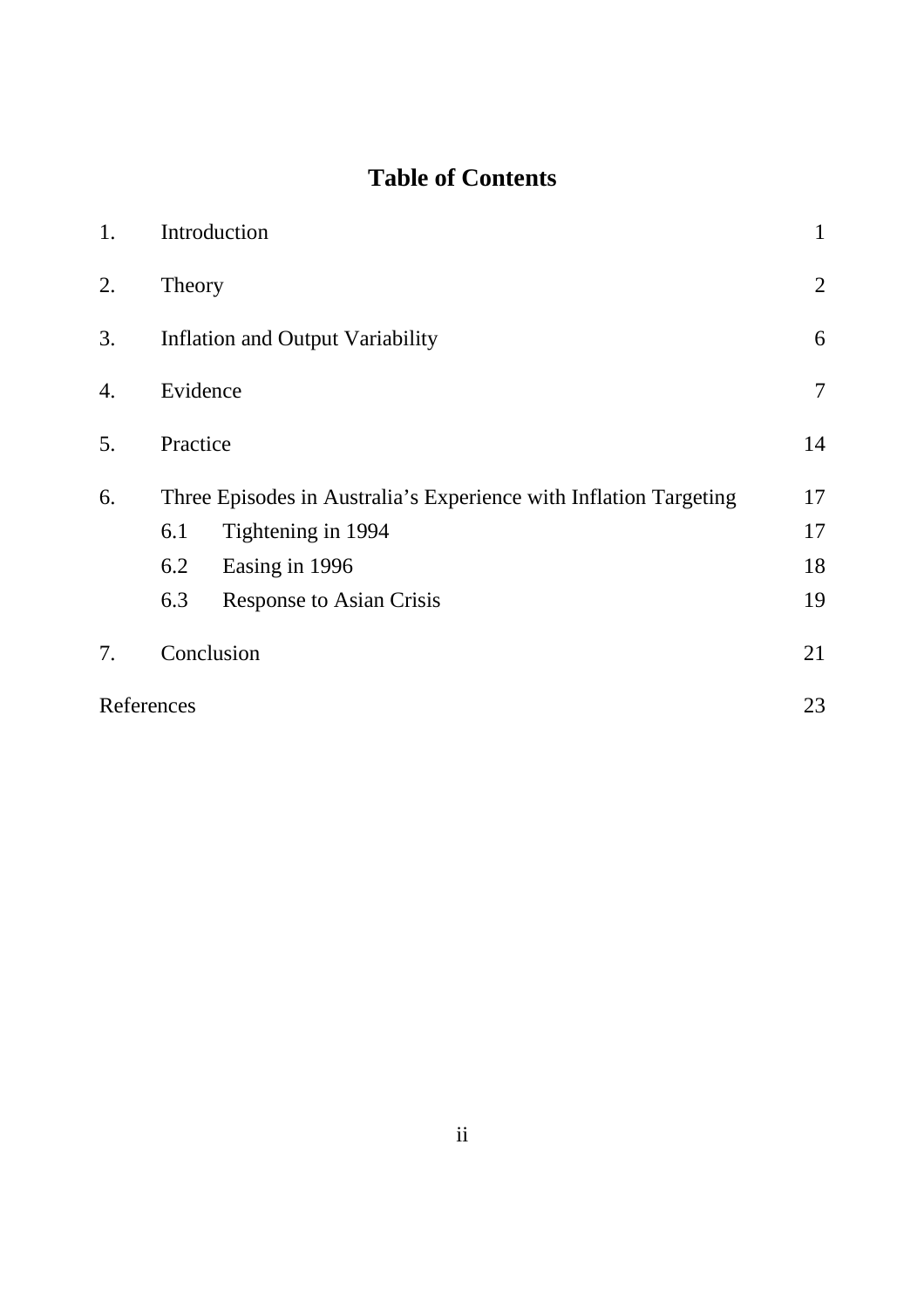## **INFLATION TARGETING AND OUTPUT STABILISATION**

#### **Guy Debelle**

## **1. Introduction**

Inflation targeting has been adopted as the framework for monetary policy in a number of countries over the past decade. The adoption of a monetary policy framework that focuses explicitly on inflation has reflected the growing realisation that the major contribution that monetary policy can make to economic growth and welfare in the long run is the maintenance of a low and stable inflation rate. This realisation has been supported by the empirical evidence on the detrimental effects of higher inflation on economic growth, and also by the evidence of the absence of a negatively sloped long-run trade-off between inflation and growth.

However, some have criticised inflation targeting for its perceived focus on inflation as the only goal for monetary policy, to the exclusion of other goals, most notably output (see for example, Friedman and Kuttner (1996)). While the empirical evidence may suggest the absence of a negative long-run trade-off, there is ample evidence of a negative short-run trade-off. The short-run trade-off, often represented by the short-run Phillips curve, implies a trade-off between output and inflation variability. An exclusive focus on returning inflation to the target rate as quickly as possible may come at the expense of creating excessive volatility in output.

Given that the ultimate goal of policy is not inflation stabilisation *per se* but rather welfare maximisation, is inflation targeting too narrow a framework for monetary policy? Does inflation targeting pay sufficient attention to output stabilisation, as, for example, a nominal income targeting framework might? This paper considers these questions drawing on the existing theoretical and empirical literature.

The next section presents a simple model to illustrate the interaction between output and inflation. The following section considers output and inflation variability in more detail. Section 4 summarises some empirical evidence on the trade-off between output and inflation variability, focusing particularly on the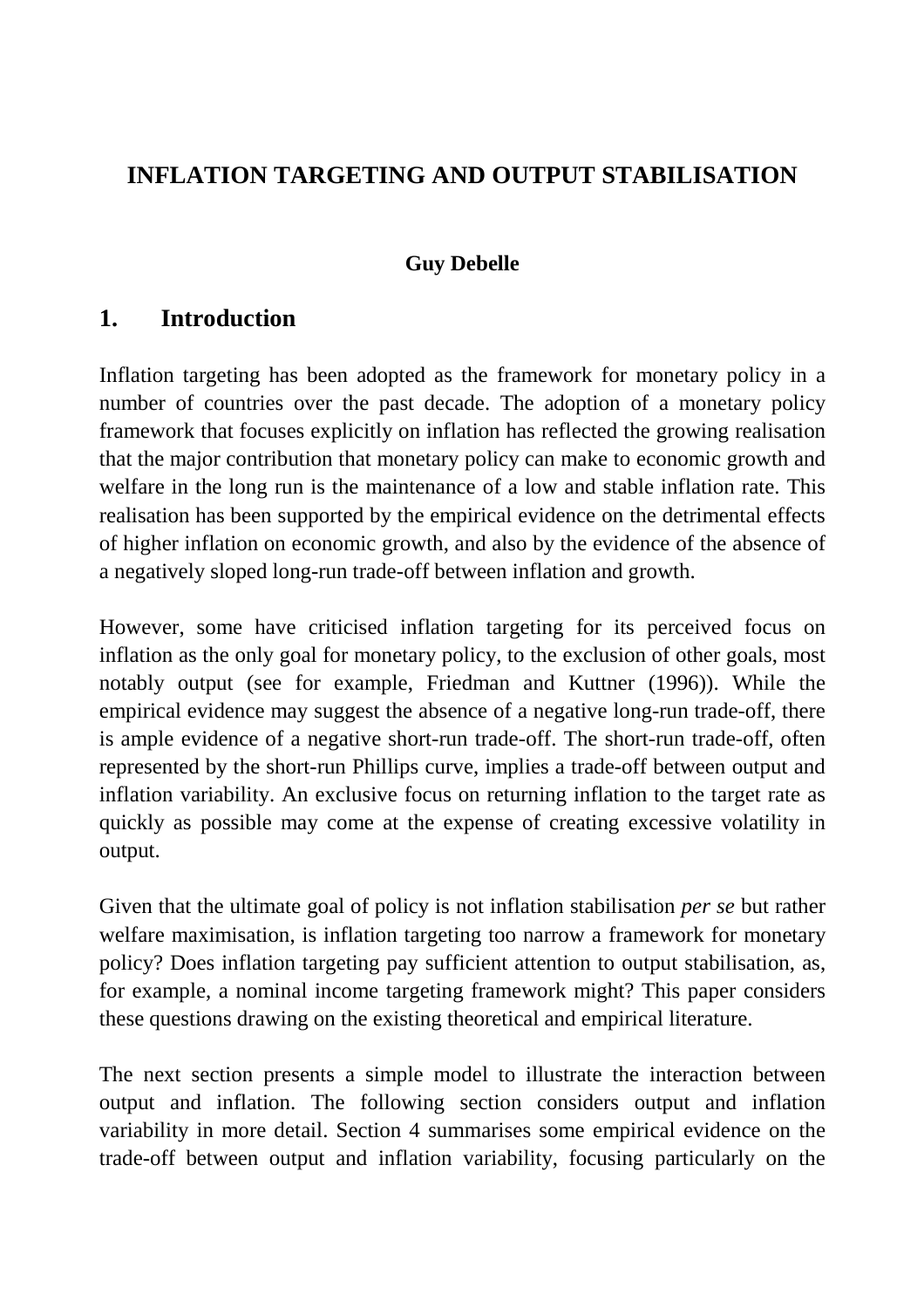Australian evidence. Section 5 discusses how the design of the inflation-targeting framework can allow more scope for output stabilisation and can address some of the issues involved in the variability trade-off. Section 6 illustrates these issues by considering the actions of monetary policy in three recent episodes in Australia. Section 7 concludes.

This paper argues that inflation targeting does take output stabilisation into account. In general, the inflation-targeting framework has sufficient flexibility to allow for the short-run trade-off between output and inflation. The extent to which it does so in part reflects some design features of the inflation-targeting framework, such as targeting bands and the policy horizon, that have been adopted in practice in the inflation-targeting countries. Medium-term price stability can be maintained while still allowing some degree of short-run inflation variability, thus providing scope for lower output variability.

#### **2. Theory**

The role of output stabilisation in inflation targeting can be illustrated by the following simple model (see Taylor (1994), Svensson (1997a) or Ball (1997)) which consists of a Phillips curve, aggregate demand equation and the central bank's loss function:

$$
\pi_t = \pi_{t-1} + \alpha (y_{t-1} - y_{t-1}^*) + \varepsilon_t
$$
 (1)

$$
y_t = y_t^* + \beta(y_{t-1} - y_{t-1}^*) - \gamma(r_{t-1} - r^*) + \eta_t
$$
 (2)

$$
L_{t} = E_{t} \sum_{s=t}^{\infty} \delta^{s-t} [(1-\lambda)(\pi_{s} - \pi^{*})^{2} + \lambda (y_{s} - y_{s}^{*})^{2}]
$$
 (3)

where  $\pi$  is inflation,  $\pi^*$  is the inflation target, *y* is output,  $y^*$  is potential output, *r* is the short-term real interest rate which is assumed to be the instrument of monetary policy,  $\delta$  is a discount rate, and  $\varepsilon_t$  and  $\eta_t$  are i.i.d. shocks which are not known to the policy-maker when the interest rate in time  $t$  is chosen.  $r^*$  is the neutral real interest rate.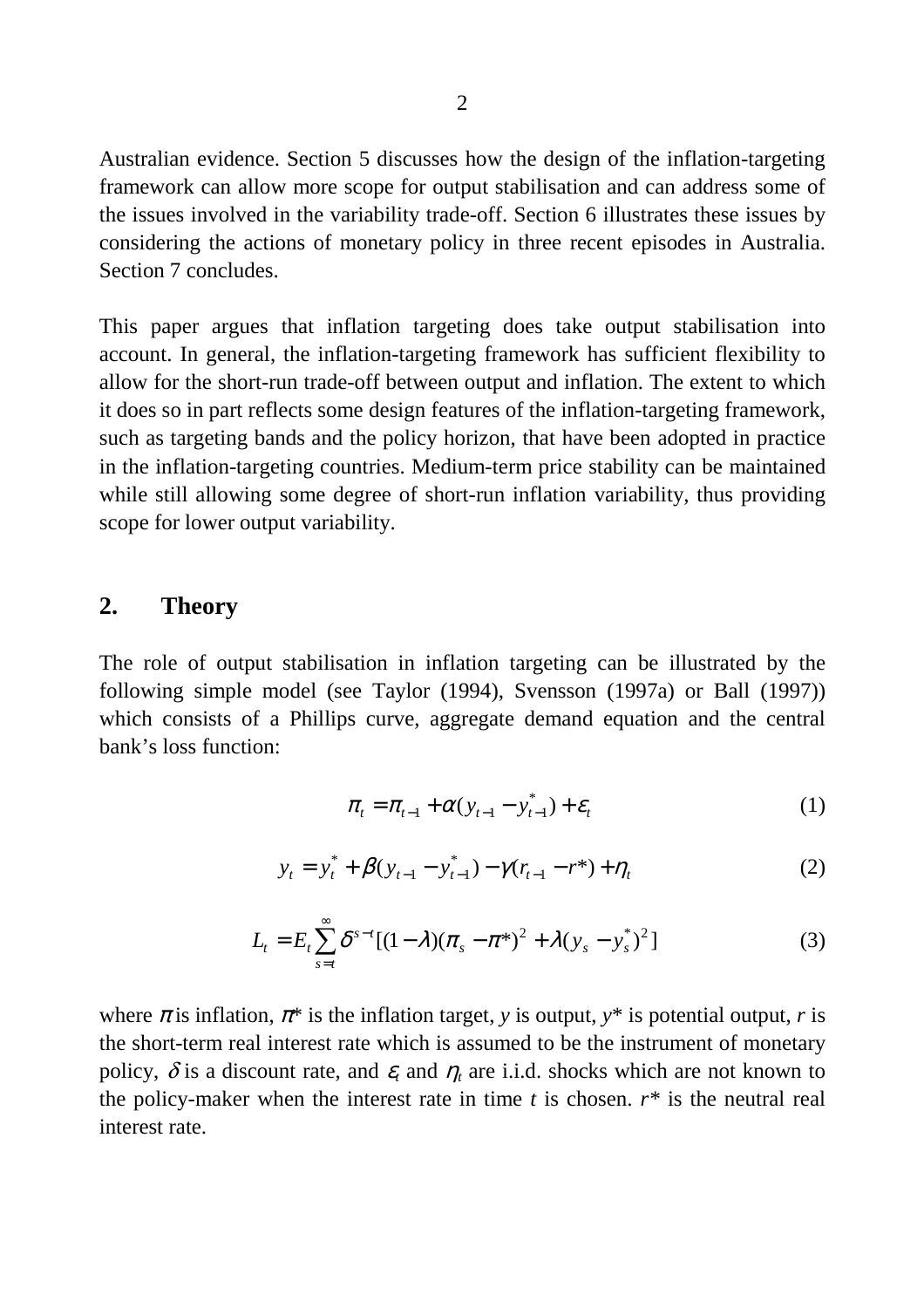Interest rates affect output with a one-period lag, and inflation with a two-period lag indirectly through the impact of interest rates on the output gap. This accords with the lag structure in many economies.

Through the choice of its policy instrument (the real interest rate), the central bank minimises the loss function, which is the weighted sum of inflation and output deviations from their target levels.1 Svensson (1997b) interprets the objective function with  $\lambda=0$  as strict inflation targeting, where no direct concern is paid to output variability. Mervyn King (1997) has referred to a policy-maker with such an objective function as an 'inflation nutter'. Flexible inflation targeting refers to the case where  $\lambda$ >0. In practice, it appears that all the inflation-targeting central banks have adopted flexible inflation targets to varying degrees.

The model can be solved to yield a reaction function for the central bank of the form:

$$
r_{t} = r^{*} + \sigma_{1}(\pi_{t} - \pi^{*}) + \sigma_{2}(y_{t} - y_{t}^{*})
$$
\n(4)

where  $\sigma$  depends on the parameters in the model, and in particular, the relative weight on output stabilisation in the objective function  $(\lambda)$ .

Monetary policy is adjusted in response to deviations of inflation from its target value and output from potential. Such a reaction function for monetary policy is often referred to as a Taylor rule.2 In this instance, optimal policy can be described by a simple Taylor-type rule because of the simple structure of the economy. In practice, optimal monetary policy involves examining all available economic information affecting the future values of output and inflation. The inflation target provides the filter with which to process that information.

When  $\lambda=0$ , the optimal policy is straightforward. The instrument is adjusted so that the expected inflation rate two periods hence, is equal to the target inflation rate <sup>π</sup>*\**. The presence of a two-period lag in the effect of monetary policy on inflation

l

 $1$  An interest rate smoothing term is often also included in the objective function. See Lowe and Ellis (1997) for a discussion of the rationale for interest rate smoothing.

<sup>&</sup>lt;sup>2</sup> Taylor (1993) found that assigning the weight of 0.5 to both  $\sigma_1$  and  $\sigma_2$  resulted in a reaction function that provided a good approximation of the actions of the Federal Reserve.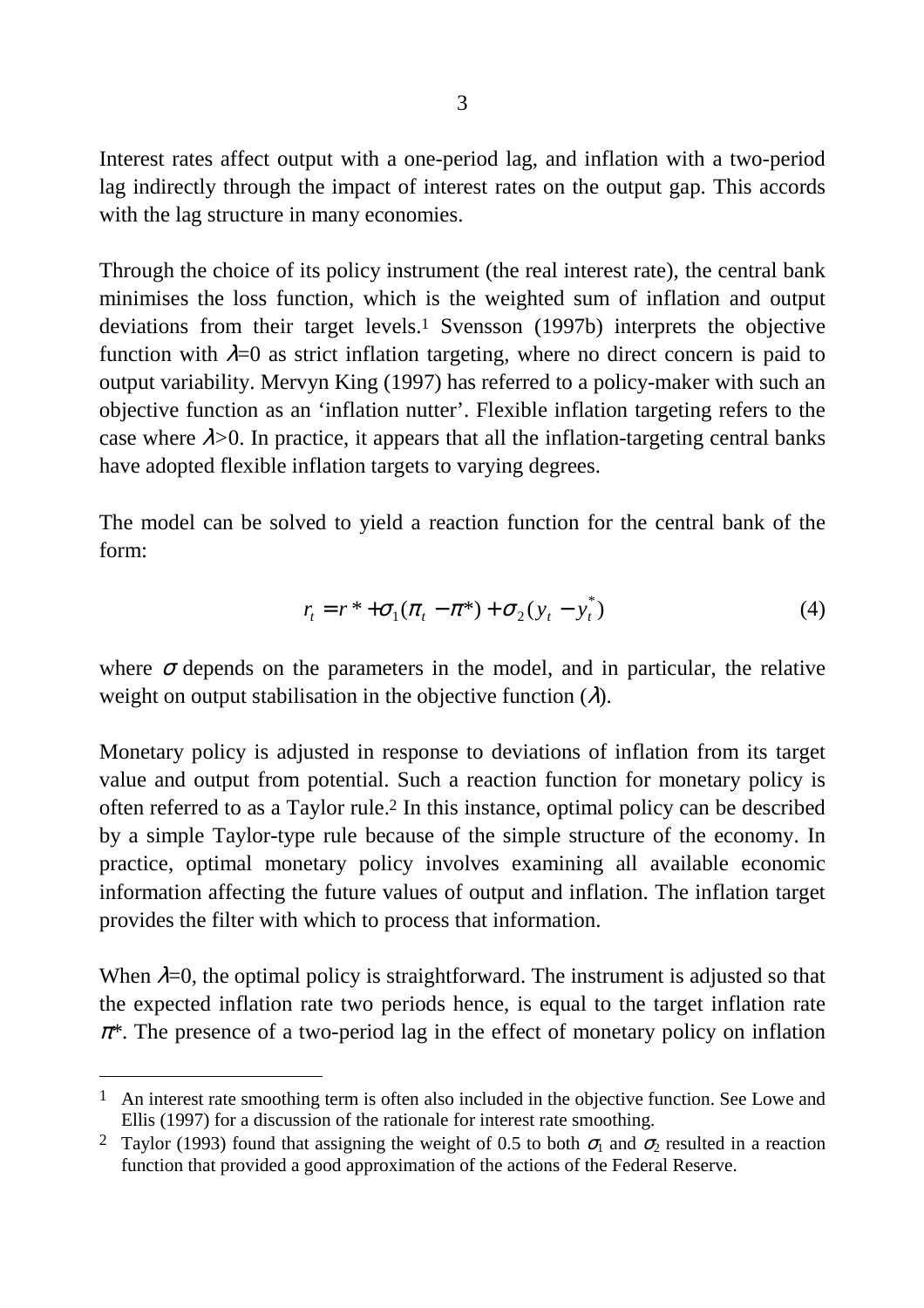means that the optimal policy corresponds to inflation forecast targeting. In this sense, Svensson (1997a) has referred to the inflation forecast as the intermediate target of policy.

When there is positive weight on output stabilisation  $(\lambda > 0)$ , the optimal solution is to set the interest rate to only partially close the gap between expected inflation (the inflation forecast) and the inflation target two periods hence. The gradual closing of the inflation gap reduces the fluctuations in output.

Note that even with strict inflation targeting  $(\lambda=0)$ , there is still a positive weight on output in the monetary policy reaction function. This is because of the information content of the output gap for the forecast of inflation.

The interaction between output and inflation and the consequent effects on their respective variabilities can be illustrated by considering the impact of the two shocks in the model. Ball (1997) and Svensson (1997b) discuss this in more detail.

Firstly, consider a positive demand shock  $(\eta_t>0)$  that increases output above potential, which, in the following period, leads to an increase in inflation. The policy response in this case is to increase interest rates to counteract the inflationary impulse. The extent to which interest rates are adjusted will depend on the relative weight on output stabilisation in the loss function. The higher the weight on output, the smaller the interest rate response. A smaller interest rate response decreases the variability in output but increases the extent to which inflation remains above target, increasing inflation variability.

In general, both the shape and position of the trade-off between output and inflation variability may be affected by the design of the inflation-targeting framework. This is discussed in more detail in Section 5.

Note that the above variability trade-off arises because of the differing lags between the impact of a change in interest rates on output and inflation. Absent the lag structure, the weight on output stabilisation would be irrelevant in the case of a demand shock; interest rates would be adjusted to close the output gap, returning output and inflation to target immediately. In this case, there is no trade-off between output and inflation variability.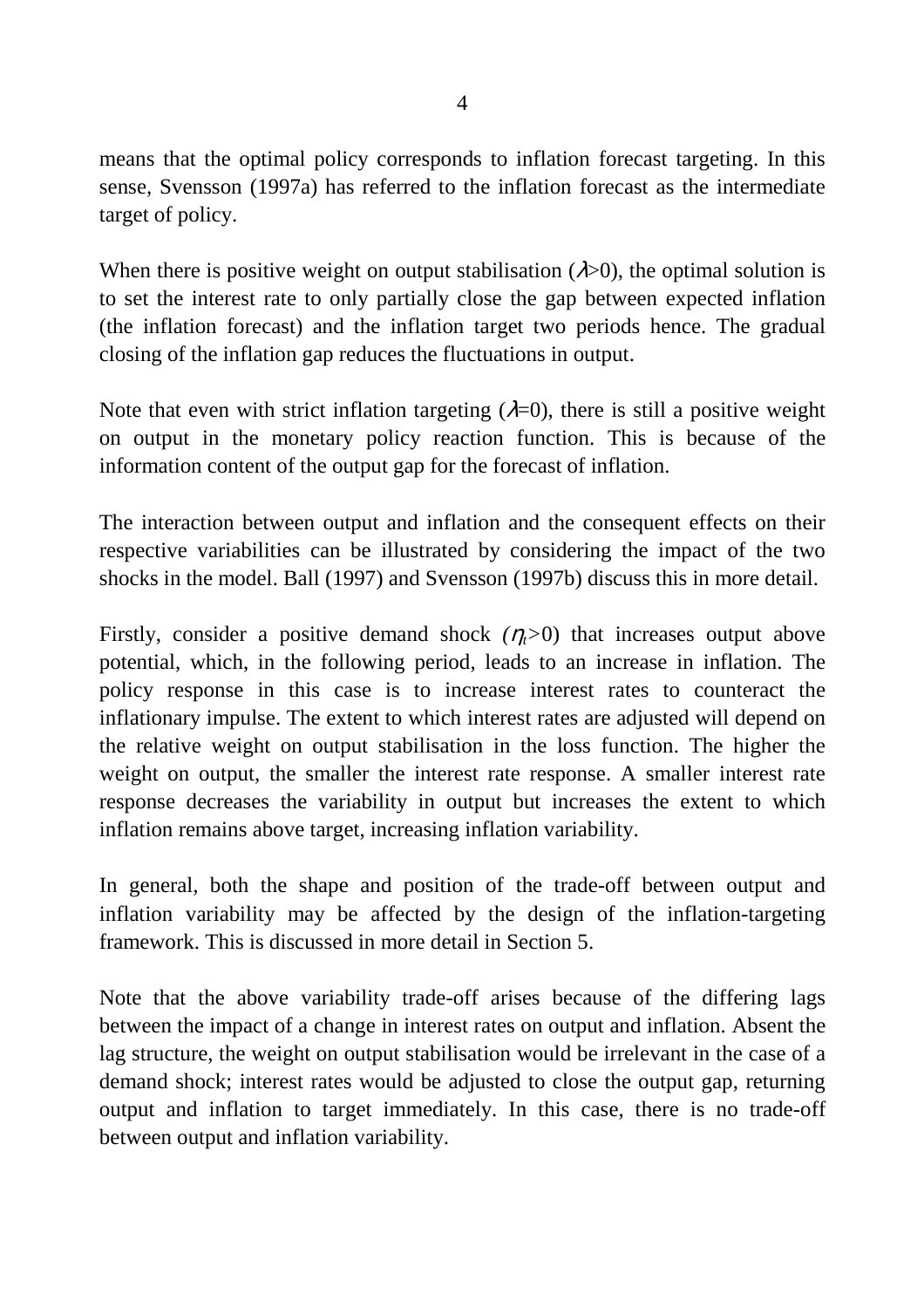Secondly, consider a supply shock  $(\varepsilon_t > 0)$  that increases inflation only, output remains at potential. Regardless of the lag structure, there is a trade-off between output and inflation variability. A negative output gap is required to return inflation to its target rate. The larger the output gap generated, the quicker inflation returns to target, thereby decreasing inflation variability but at the expense of increased output variability.

Again, as was the case with a demand shock, the impact of small supply shocks can be accommodated by appropriate design of the inflation-targeting framework. However, large negative supply shocks that result in a large increase in the price level and the inflation rate, and possibly also open up a negative output gap create more difficulties for the policy-maker. Some trade-off between inflation and output variability is unavoidable.

The trade-off between inflation and output variability can be made starker if we consider a slightly modified model where the transmission of monetary policy changes to inflation is particularly rapid. For example, assume that changes in short-term interest rates result in immediate changes in the exchange rate which are rapidly passed through to consumer prices.3

In response to a deviation of inflation from target, interest rates could be adjusted by an amount large enough to engender a sufficient movement in the exchange rate to return inflation to its target rate almost immediately. While this might be feasible, it may not be desirable, if (as is the case in many countries) the required movement in interest rates and the exchange rate are destabilising for the real economy. The volatility of interest rates and the exchange rate would also increase substantially, raising the prospect of instrument instability.

In conclusion, output stabilisation clearly has a role to play in inflation targeting. The critical question is how large a role should it have. The answer is essentially an empirical issue. Before turning to the empirical evidence however, the next section makes a short digression to consider the variability trade-off in more detail.

 $\overline{a}$ 

<sup>3</sup> Bharucha and Kent (1998), Svensson (1998) and Ball (1998) all consider an open economy version of the above model that incorporate this feature.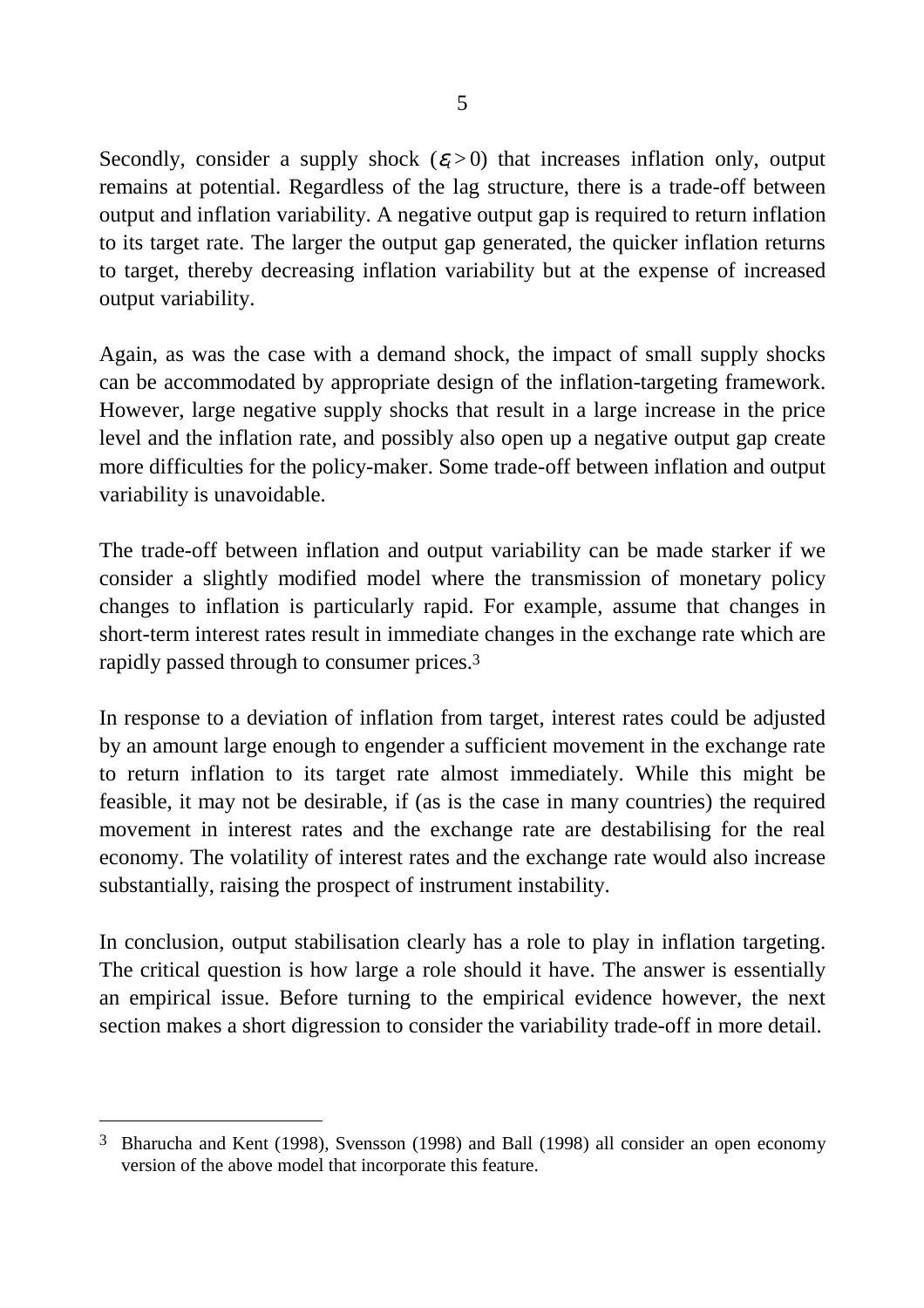## **3. Inflation and Output Variability**

The objective function in Equation (3) implies that stabilisation of inflation and output is an appropriate goal for policy. The objective function is however, only a shorthand way of making practical the policy-maker's ultimate aim which is to maximise welfare. This raises the question of why variability of output and inflation is detrimental to welfare.

Why should output variability be of concern to the policy-maker? Schumpeter has raised the possibility that some degree of output variability may indeed be beneficial. More recently, this has been characterised as the 'cleansing effects of recessions' (Caballero and Hammour 1991). Countering this argument, if there is convexity in the Phillips curve, there is a negative interrelationship between the variability of output and level of output. The greater the variability of output, the lower the average level of output (through a simple application of Jensen's inequality). A growing body of evidence suggests that there may indeed be convexity in the short-run Phillips curve.4 Moreover, it would appear that large recessions are particularly costly and hence, should be avoided where possible.

Why should inflation variability be of concern? Excessive inflation variability reduces the credibility of policy-making, as will be discussed further below. The loss of credibility may be reflected in a drift upwards in inflation expectations above the targeted rate, which in turn will increase the costs of bringing inflation back to target. There is also substantial empirical evidence of a positive relationship between inflation variability and the level of inflation.5 If higher inflation variability leads to higher average inflation, this will be detrimental to the long-run performance of the economy.

A variable inflation rate also reduces the predictability of future prices, thereby increasing the costs of writing long-term contracts. A price-level target would decrease these costs even further than an inflation target, although no central bank has adopted such a regime at this stage.

l

<sup>4</sup> See Debelle and Laxton (1997) and the references therein.

<sup>5</sup> However, as Ball (1993) illustrates, this again may be another manifestation of lack of policy-making credibility. In response to the higher inflation, the policy-maker attempts (ultimately unsuccessfully) to cause a disinflation. These frequent transitions between high and low inflation rates increases the variability of inflation.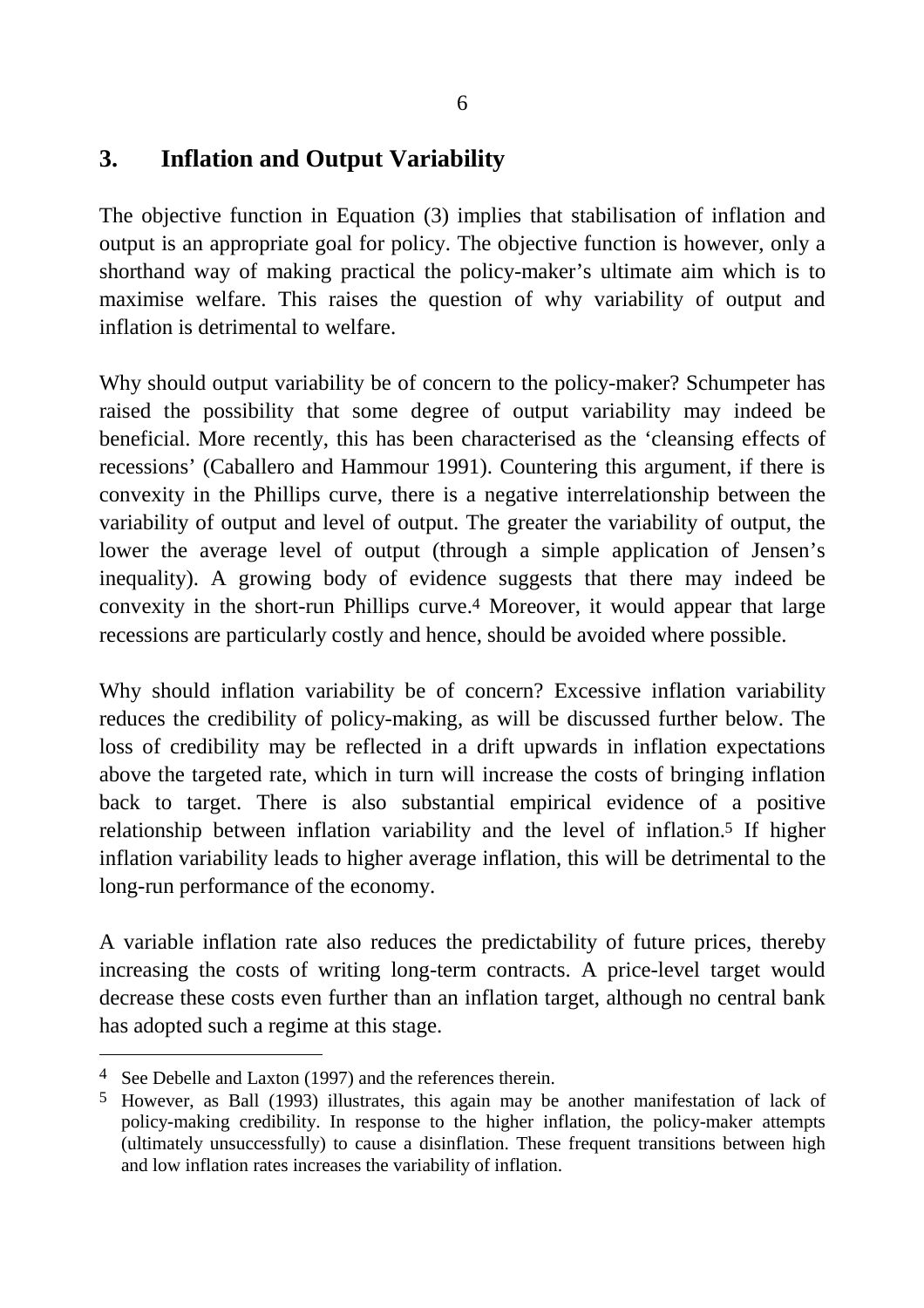The trade-off between output and inflation variability also effects the monetary policy strategy in a disinflation. Ball (1994) presents some evidence that the sacrifice ratio may be lower in faster disinflations. Thus, output variance would be lower in a more rapid disinflation. This, however, runs counter to the evidence on convex Phillips curve which suggests that deep recessions are excessively costly and do not provide much added disinflationary impetus.

Finally, while the above discussion has focused on the variability trade-off, the cross-country empirical evidence suggests that there is a *positive* relationship between output and inflation variability (Debelle and Fischer 1994). However, this result most likely reflects the general competence of policy-making: countries which have unsound policy regimes are likely to generate both higher inflation variability and output variability. The evidence from within individual countries based on simulations of small estimated macroeconomic models, which is summarised in the next section, clearly demonstrates the negative relationship.

#### **4. Evidence**

 $\overline{a}$ 

The model presented in Section 2 has provided the basis for a growing body of empirical work examining the trade-off between output and inflation variability.6 The general approach that has been adopted in this literature has been to stochastically simulate a version of the model. The weight on output stabilisation  $(\lambda)$  is varied, and a variability frontier is then traced out for an optimal monetary policy response and for various policy rules. This section summarises the findings of the literature, focusing particularly on the results that have been obtained for Australia.

Stevens and Debelle (1995) estimate the model in Section 2 using Australian data, taking into account a slightly more complicated lag structure. The policy-maker is assumed to have complete knowledge of the structure of the economy, but is assumed to respond to shocks with a one-period lag. If policy is conducted optimally, the trade-off frontier in Figure 1 is obtained.

<sup>6</sup> An early paper examining the trade-off was Taylor (1979). The volume edited by Bryant, Hooper and Mann (1993b) extensively examines the issue.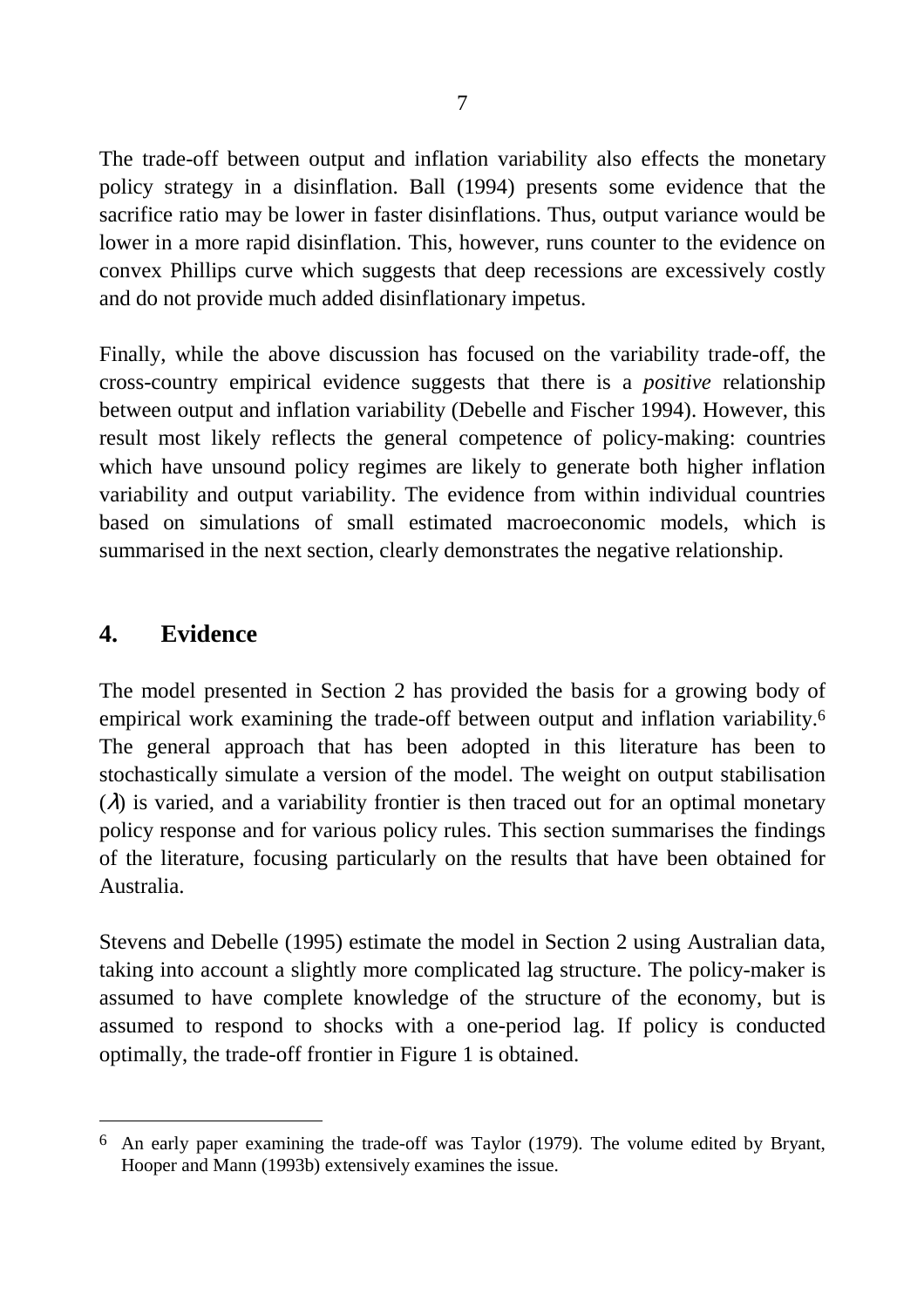As Figure 1 shows, the trade-off between inflation and output variability is convex: increasing the weight on output in the central bank's objective function (moving south-east on the curve), increases the variability of inflation while reducing the variability of output relatively substantially in the upper-left portion of the curve, but less so in the lower-right portion.



**Figure 1: Inflation and Output Variability**

There are two other noteworthy features of the curve. Firstly, when there is no weight on output stabilisation  $(\lambda=0)$ , there is little cost in terms of increased inflation variability from small increases in the weight on output stabilisation, but this significantly decreases the variability of output. Secondly, a large range of values of  $\lambda$  deliver very similar outcomes for inflation and output variability. These are clustered around the part of the trade-off curve closest to the origin. Major differences occur only when very large weights are put on either inflation or output stabilisation. These conclusions have been found for a range of countries.7

 $\overline{a}$ 

<sup>7</sup> See, for example, Black, Macklem and Rose (1997) for Canada, and Bean (1998) for the UK.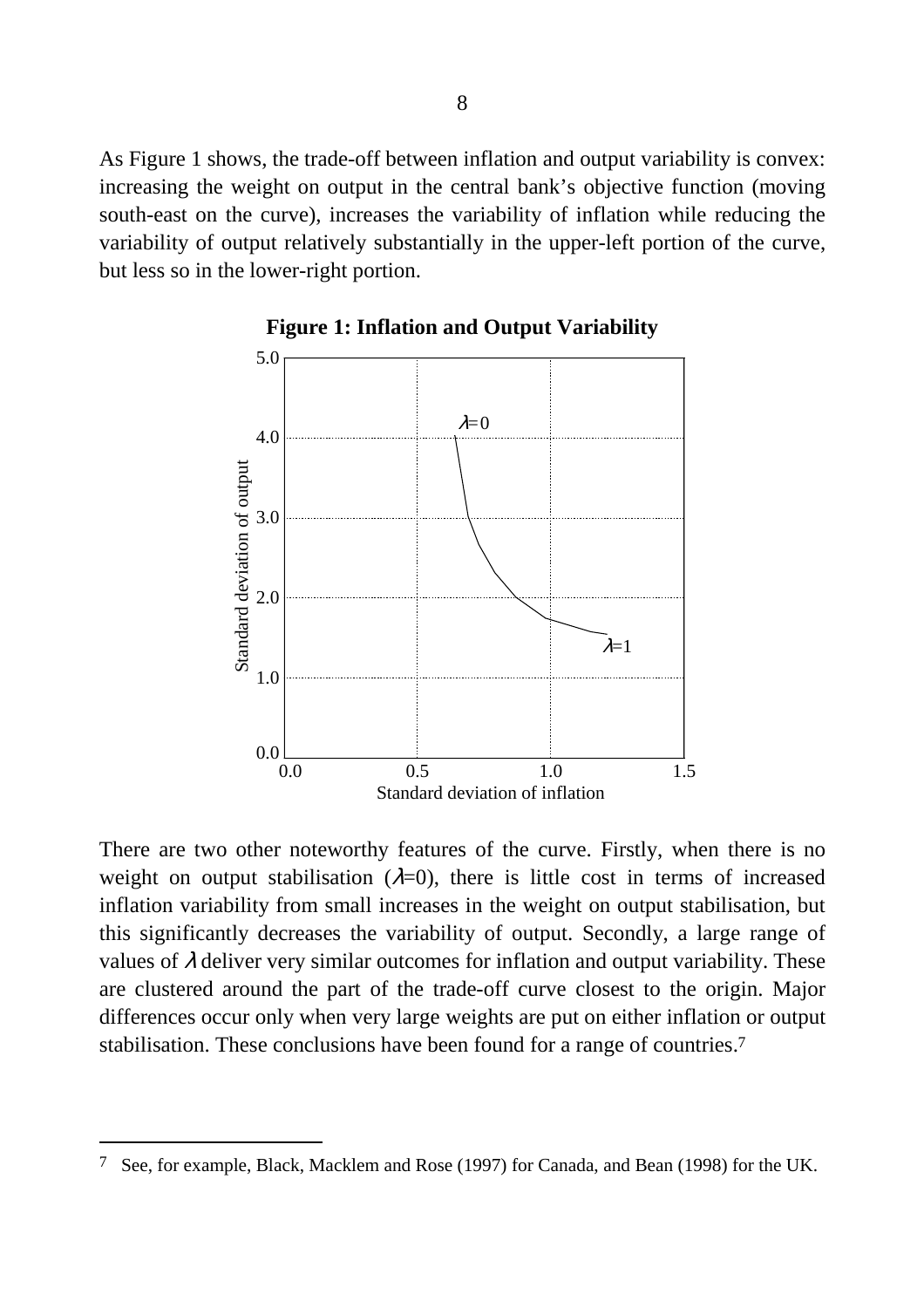In deciding upon the appropriate weight to put on output stabilisation in the objective function, the following consideration should be borne in mind. The initial choice on the variability frontier may influence the speed with which the central bank acquires credibility, and hence, the choices available to it in the longer term (that is, the long-run position of the trade-off curve). A point such as A in Figure 2 which aimed for lower inflation variability may enable a central bank to establish its inflation-fighting credentials earlier than one which aimed for lower output variability. As its credibility became established, the central bank might then be able to follow a more flexible approach (point B), potentially on a variability frontier closer to the origin.





The above results can be used to consider the issue of the appropriate width of the inflation-target band. The curve in Figure 1 was obtained under the assumption of optimal policy where the central bank has full knowledge of the economy's structure. However, even when the central bank puts zero weight on output stabilisation, the standard deviation of inflation is still 0.64 per cent per quarter. Thus a band wide enough to ensure that it was breached only a small fraction of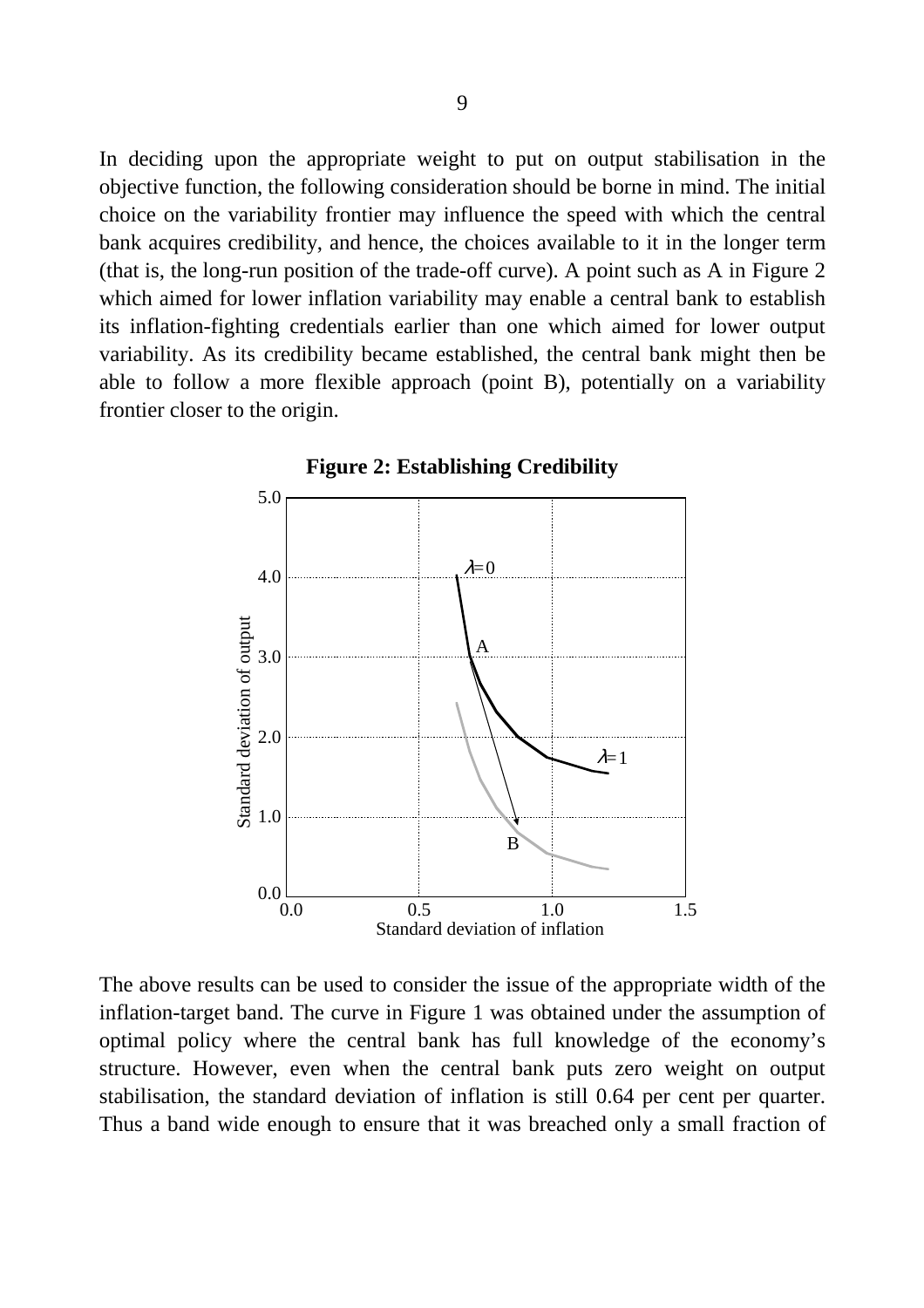the time would likely be too large to be credible.8 There are some caveats to this conclusion. Most notably, if over time, the inflation target became more credible, the structure of the economy and in particular, the inflation equation would change, lowering the irreducible variance in inflation (this issue is revisited in Section 5).

de Brouwer and O'Regan (1997) extend the above analysis using a more fully specified model of the Australian economy that explicitly incorporates the exchange rate. They evaluate the performance of different monetary policy rules in terms of their effect on inflation and output variability. The rules they consider include:

- nominal income level rule,  $i_t = r^* + \pi_{t-1} + \gamma (p y_{t-1} p y_{t-1}^*)$ ;
- nominal income growth rule,  $i_t = r^* + \pi_{t-1} + \gamma(\Delta p y_{t-1} \Delta p y_{t-1}^*)$ ;
- price level rule,  $i_t = r^* + \pi_{t-1} + \gamma (p_{t-1} p_{t-1}^*)$ ;
- Taylor rule,  $i_t = r^* + \pi_{t-1} + \gamma_1 (\pi_{t-1} \pi^*) + \gamma_2 (y_{t-1} y_{t-1}^*)$ ;
- inflation-only rule,  $i_t = r^* + \pi_{t-1} + \gamma_1 (\pi_{t-1} \pi^*)$ ; and
- change rule,  $i_t = i_{t-1} + \gamma_1 (\pi_{t-1} \pi^*) + \gamma_2 (y_{t-1} y_{t-1}^*)$ .

Again, stochastic simulation of a small model of the Australian economy under each of these different rules yields the output/inflation variability trade-off curves in Figure 3.9

Figure 3 shows that a Taylor rule outperforms other monetary policy rules in terms of reducing *both* inflation and output variability. Notably, a Taylor rule outperforms the 'pure inflation' rule which focuses only on inflation. Not only does it result in lower output variability but it also lowers the overall variability of

l

<sup>8</sup> Haldane and Salmon (1995) obtain a similar result for the UK.

<sup>&</sup>lt;sup>9</sup> In Figure 3, the curves are constructed slightly different to that in Figure 1. The  $\gamma$ s in the reaction function are varied, rather than the weight  $\lambda$  in the objective function.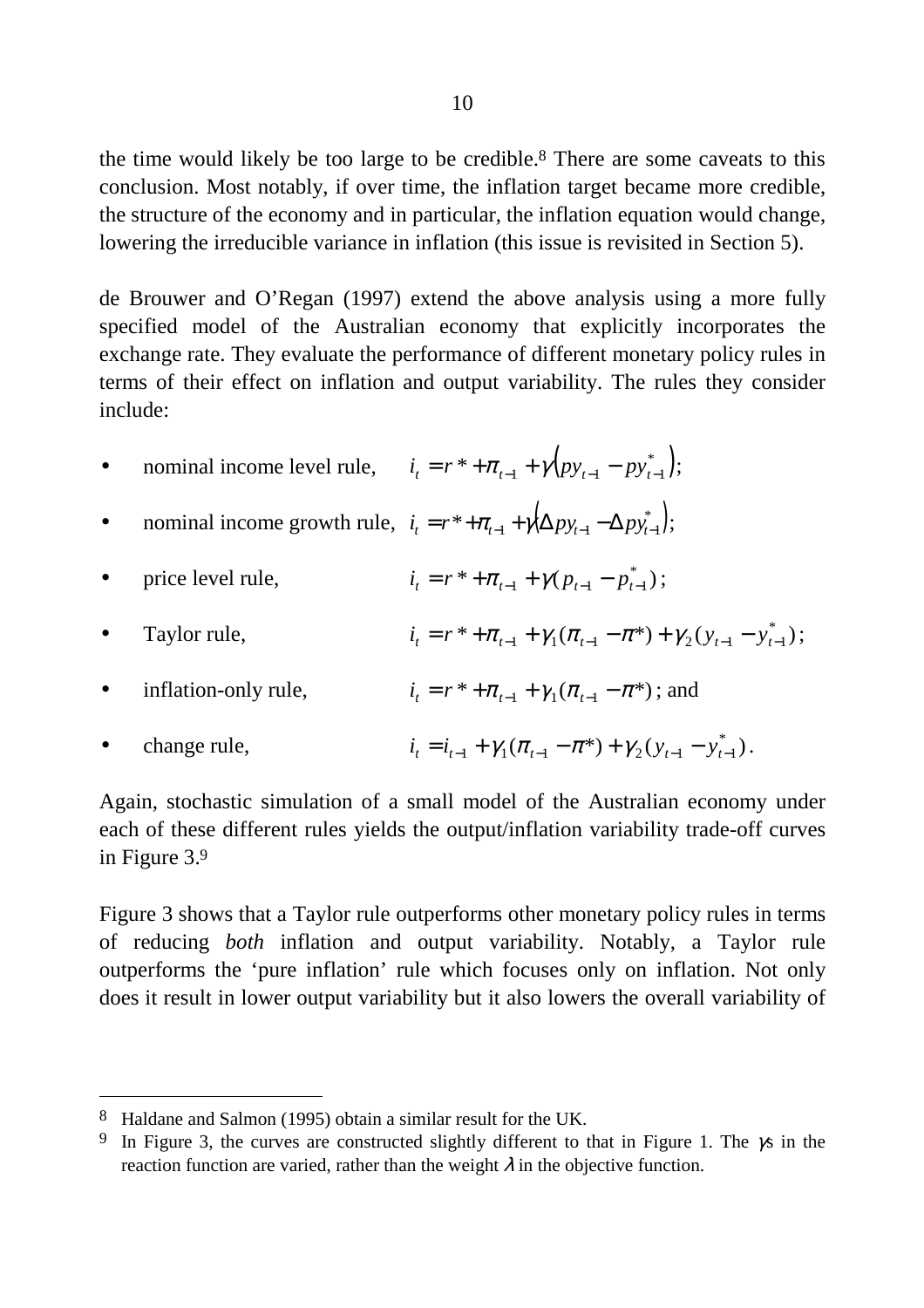inflation. This is because the output gap is a major determinant of inflation, but the inflation-only rule does not pay sufficient attention to output.



**Figure 3: Variability Trade-off under Different Policy Rules**

It should be noted that the 'pure inflation' rule does not correspond to strict inflation targeting. As shown in the model in Svensson (1997b) and Ball (1997), even under strict inflation targeting, the central bank's reaction function places a positive weight on output. The difference between strict inflation targeting and flexible inflation targeting is reflected primarily in the weight placed on output in the reaction function. The empirical literature demonstrates the choice set or efficient frontier available to policy-makers from conducting optimal policy, or from following a particular type of policy rule. The policy-maker's preferences embodied in the objective function determine the choice of the point on the frontier.

The Taylor rule also outperforms a nominal-income targeting rule. This result may be particular to the framework employed by the authors. For example, Bryant, Hooper and Mann (1993a) find that the two rules deliver approximately equivalent outcomes. The key issue here is the degree to which agents are forward-looking.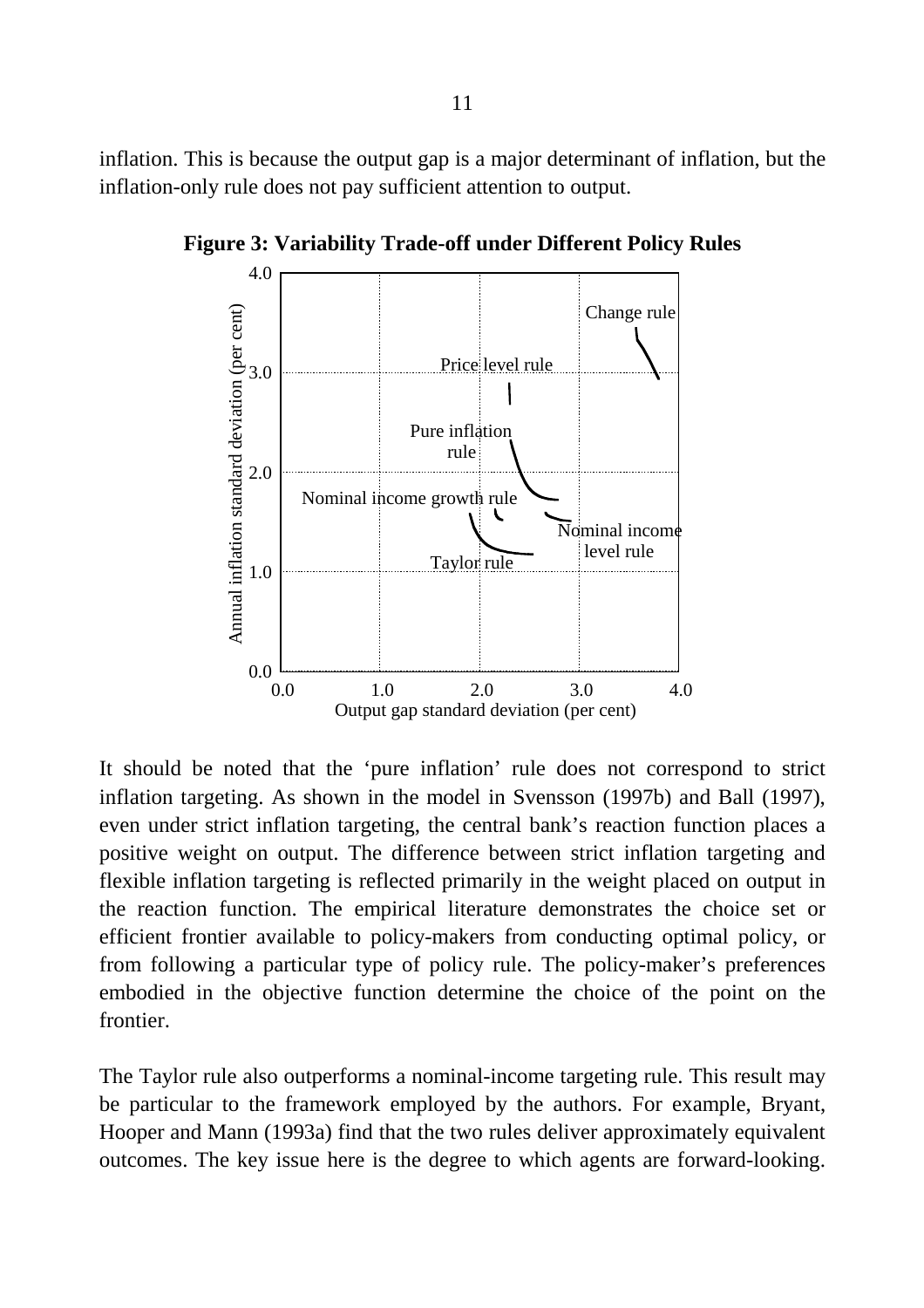The framework that de Brouwer and O'Regan employ uses adaptive expectations whereas Bryant *et al* uses rational expectations. Adaptive expectations result in greater persistence in the inflation process which tends to improve the relative performance of the Taylor rule.10

It is important to keep in mind that a Taylor rule is not the optimal policy rule in any but an extremely simple model of the economy. Hence, de Brouwer and O'Regan also examine how the trade-off can be improved (that is, shifted towards the origin) beyond that delivered by the adherence to a simple Taylor rule.

Firstly, the output/inflation variability trade-off is improved the more credible is the policy framework. In particular, the inflation target can serve an important role as an anchor for price and wage setters. The greater the credibility of the target, the less that inflation expectations will adjust to shocks to inflation, decreasing the need for policy to offset the impact of those shocks. Consequently, the inflation process will have more inertia around the stable mean of the inflation target. Measures to increase public understanding of the inflation target, including through a sufficient degree of transparency in the central bank's conduct of policy, can be beneficial in this regard.

In this respect, an inflation target has an advantage over a nominal income target. The nominal income target does not provide an explicit decomposition into an inflation component and an output component, so there is no obvious anchor for inflation expectations. Furthermore, the inflation rate is generally well understood by the public whereas nominal income growth may be a more opaque concept.

Secondly, the Taylor rule in its standard form is a backward-looking rule. However, monetary policy in an inflation-targeting regime (and indeed in most policy frameworks) is forward-looking, given the lags in the effect of monetary policy on the real economy and inflation. Friedman (1959) and Blinder (1997) have highlighted the perils of a policy rule which fails to take account of the policy lags. Consequently, a rule which incorporates forward-looking variables can deliver superior outcomes. There are two alternatives in this regard.

 $\overline{a}$ 

<sup>10</sup> See the discussion in Section 3.1 of de Brouwer and O'Regan (1997) for more detail.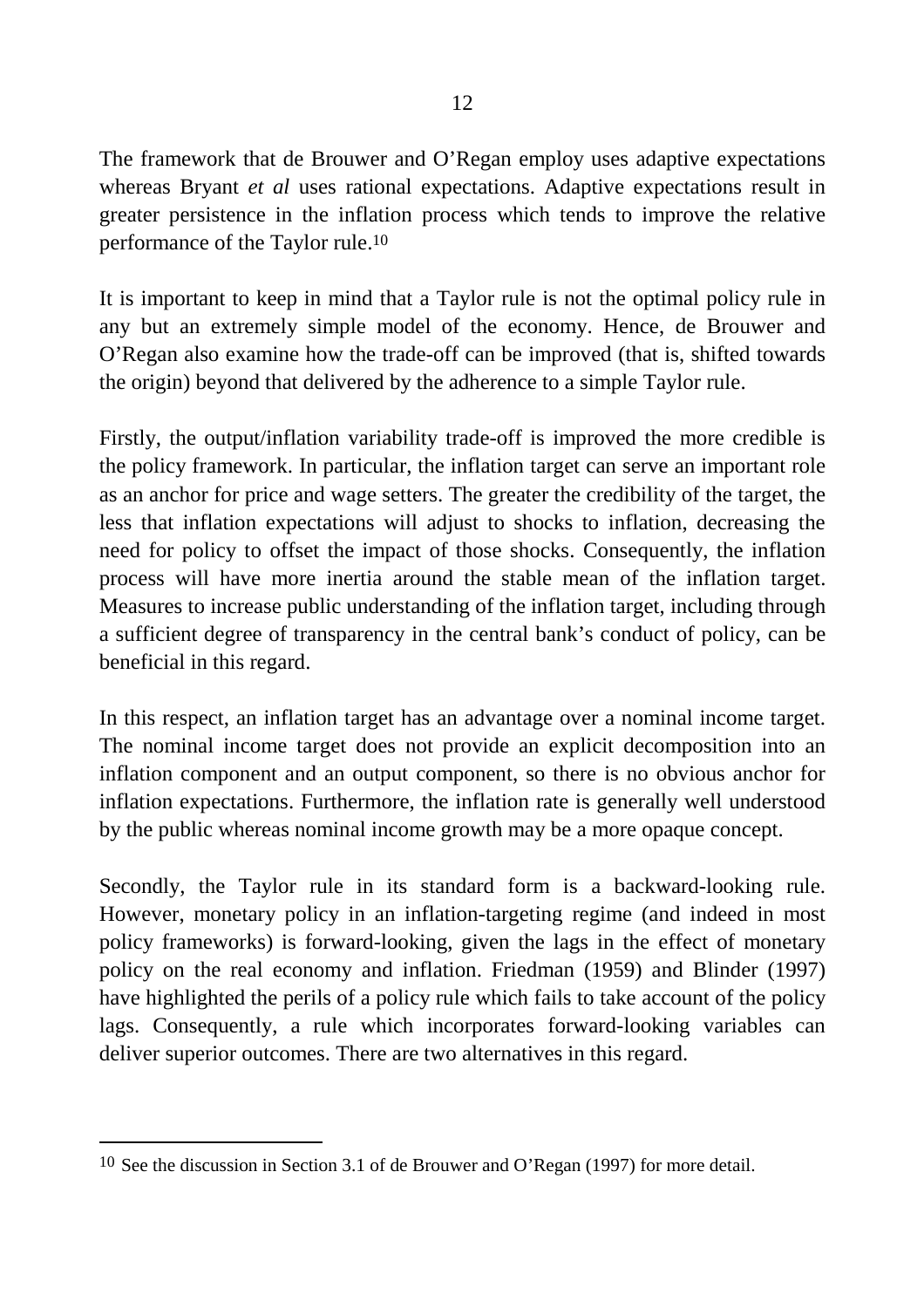A rule which incorporates other variables that affect the future path of output and inflation will improve the trade-off. For example, de Brouwer and O'Regan show that including the exchange rate and unit labour costs in the central bank's policy rule can reduce the variability of both output and inflation.

Alternatively, the policy rule can explicitly include forecast values of output and inflation. That is, the policy rule itself is forward-looking. Again, such a rule reduces the variability of both inflation and output. This occurs because the policy rule now takes direct account of the policy lags.

Batini and Haldane (1999) examine this last issue for the UK economy. They evaluate the performance of an inflation-forecast targeting rule. They show that such a rule is 'more efficient at minimising inflation and output variability than standard Taylor rule specifications, and [is] almost as efficient as fully optimal rules' (p. 5). In addition, an inflation-forecast targeting rule has a number of other desirable properties. Its simplicity implies that it is more robust than other policy rules to uncertainty about the structure of the economy and it is more easily monitored than other rules.

The other important issue that Batini and Haldane highlight is that the degree to which policy-makers care about output (the size of  $\lambda$ ) affects the horizon of the inflation forecast. They confirm the theoretical result established by Ball (1997) and Svensson (1997b) that the greater the weight on output, the more gradually the policy-maker responds to deviations of the inflation forecast from the target value. In practical terms, this corresponds to a longer horizon on the inflation forecast in the policy rule.

In conclusion, the empirical literature has generally supported the conclusions of the theoretical literature. Namely, sizeable gains can be achieved in terms of output stability at the cost of only a small increase in inflation variability when a more flexible approach to inflation targeting is pursued. Secondly, because output is a major determinant of future inflation, placing a positive weight on output stabilisation in the central bank's reaction function will always improve inflation outcomes over a reaction function which responds only to inflation, regardless of whether a strict or a flexible inflation-targeting regime is being pursued.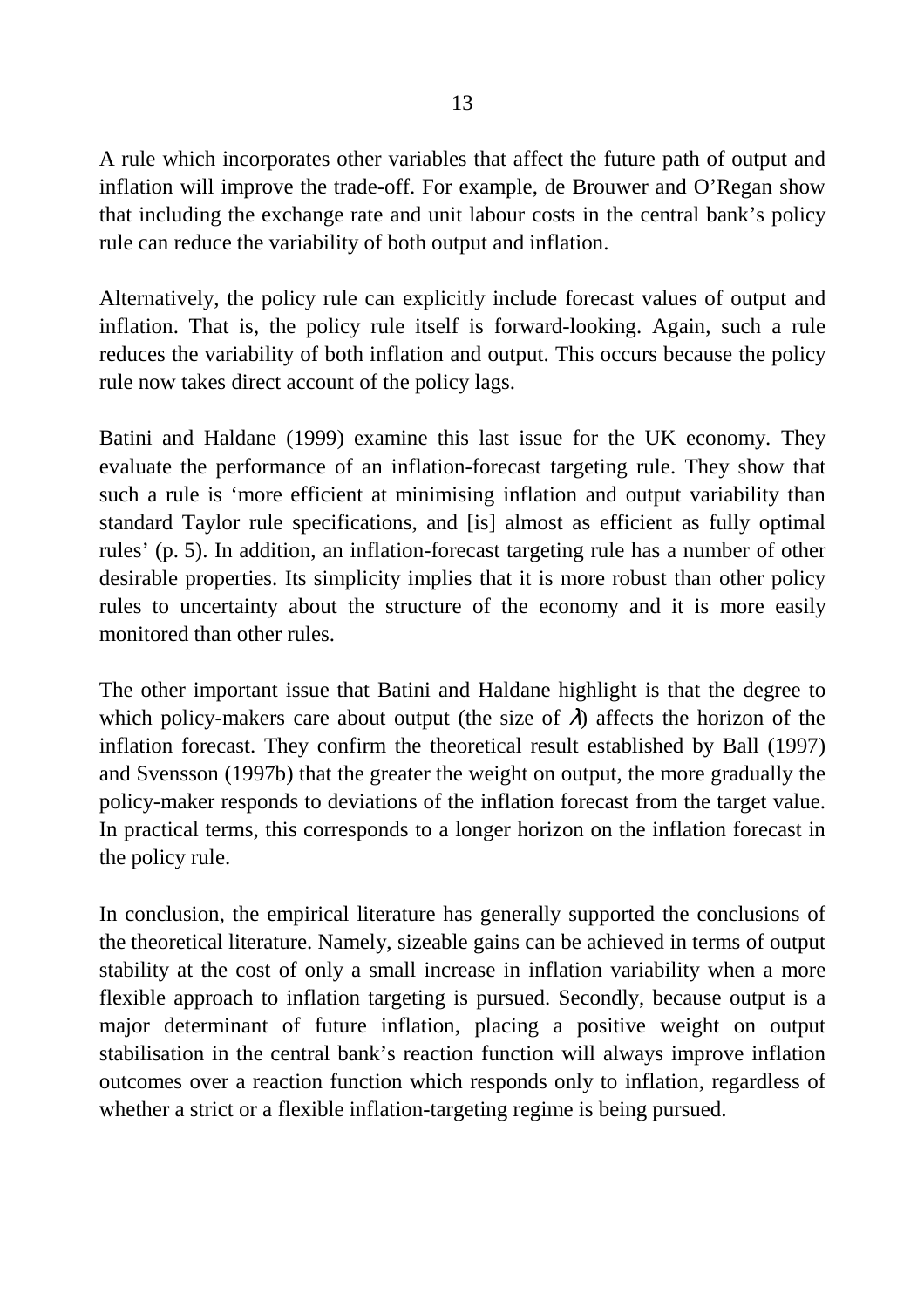## **5. Practice**

 $\overline{a}$ 

This section addresses the issue of how the design of the inflation-targeting frameworks that have been adopted have dealt with output stabilisation. It does so, particularly focusing on the features of the Australian framework.

The formal statement of the Reserve Bank of Australia's inflation target is contained in the *Statement on the Conduct of Monetary Policy*,11 signed jointly by the Treasurer and the Governor of the Reserve Bank. It defines the target as 'keeping underlying inflation between 2 and 3 per cent, on average, over the cycle', and goes on to note that 'this formulation allows for the natural short run variation in underlying inflation over the cycle while preserving a clearly identifiable benchmark performance over time'.

This statement highlights three aspects of an inflation-targeting framework that impact on the degree of output stabilisation: the use of a range or point target for inflation, the medium-term focus and the specification of an underlying measure of inflation.

The first aspect of an inflation-targeting framework that permits some degree of output stabilisation is the choice between a point target or a targeting band, and if a band is chosen, its width. Specifying a target band allows for the imperfect control of monetary policy over the inflation rate. Given the long and variable lags of monetary policy, and given the impossibility of perfectly forecasting future inflation, it is not possible to restrict the variability of inflation below some minimum level. As noted above, the estimates in Stevens and Debelle (1995) and Haldane and Salmon (1995) suggest that this level may be quite high. In addition to this irreducible variability in inflation, the specification of a wider bandwidth also allows directly for increased scope for output stabilisation.

However, the experience with inflation targeting to date suggests that inflation variability may be lower than in the past. Thus, the irreducible variability in inflation may be lower than these estimates, allowing the possibility that a target band could be specified that is both believable and attainable, without compromising the objective of output stabilisation.

<sup>11</sup> The Statement can be viewed on the RBA's web site: www.rba.gov.au.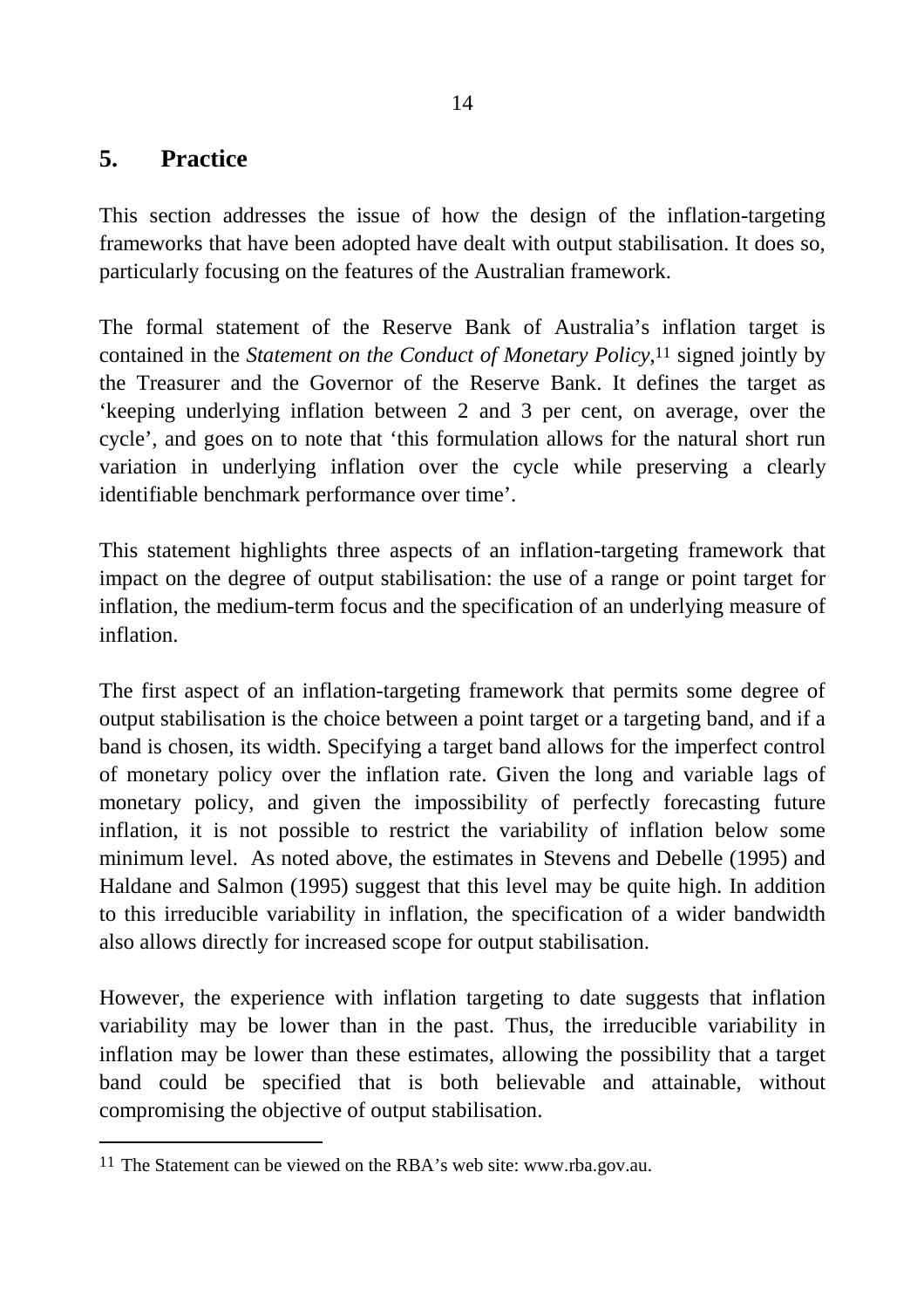The choice of bandwidth involves a trade-off between credibility and flexibility. A narrow band can be announced with hard edges which is breached occasionally, or the target can specify a wide band (or instead, only a point target), guaranteeing that the target is not breached but possibly undermining the overall credibility of the framework. A narrower band may be regarded as a stronger commitment to the inflation target.

In Australia's case, the specification of the target allows for increased flexibility. Effectively, the target specifies a 'thick point' for inflation. Initially this was perceived by some as weakness on the part of the Reserve Bank of Australia, particularly in comparison to other inflation-targeting countries. However, the experience of the past six years suggests that such concerns were misplaced.

On the other hand, the New Zealand experience suggests that breaches of the inflation-targeting band may also not be that costly. In March 1996, inflation rose above the upper edge of the target band (which was then 2 per cent). This triggered a review by the Reserve Bank Board to determine whether the Governor had performed his duties satisfactorily. They concluded that he had and the Governor retained his position. There was no obvious loss of credibility in the conduct of New Zealand monetary policy, either in the eyes of the public or of financial markets.

A second aspect of the framework which allows for output stabilisation is the policy horizon. The more medium term the target, the longer the timeframe over which the central bank can return inflation to the target, and the greater weight it can give to output stabilisation. Again this raises the trade-off between credibility and flexibility discussed above. If the policy horizon is too long, the central bank may have trouble convincing the public that it is committed to returning inflation to its targeted rate in the event of a deviation from target.

The medium-term nature of Australia's inflation target has allowed for consideration to be given to output stabilisation. A good example of this is the monetary policy response to the Asian crisis, which is discussed in the next section.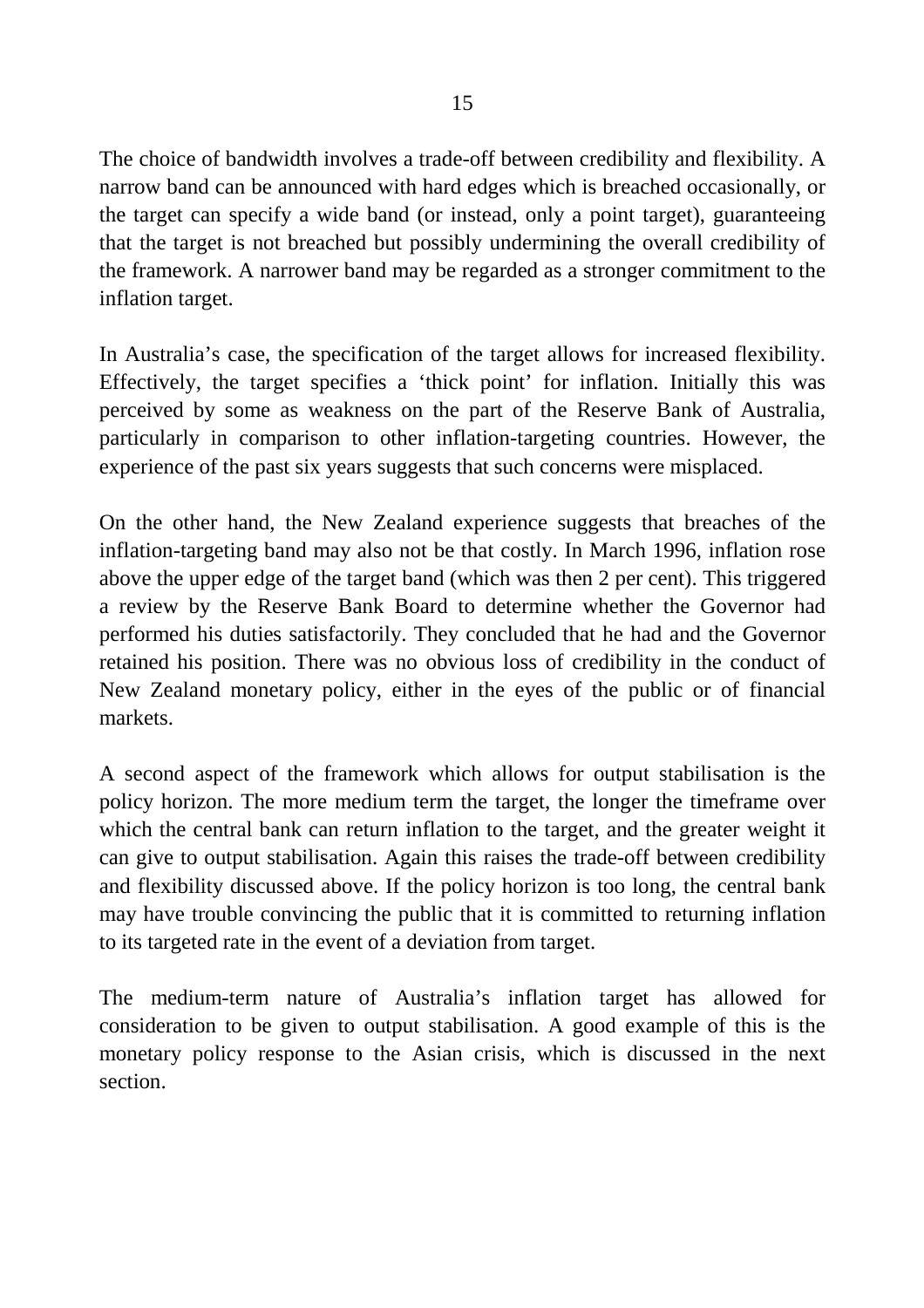Thirdly, the definition of the price index used as the target increases the scope for output stabilisation. Most inflation-targeting countries focus on an underlying or core inflation measure as (at least) their operational target for inflation. This serves to exclude the first-round effects of non-monetary determinants of inflation. In New Zealand, this has taken the form of pre-specified 'caveats' which define certain events, such as natural disasters and indirect tax changes, the effects of which can be excluded from the calculation of the target inflation rate.

The failure to exclude such occurrences would increase the variability of output. For example, consider an increase in indirect taxes on goods and services which leads to an increase in their prices, raising inflation above the target range. By focusing on the underlying inflation rate, the central bank would not try to offset the first-round effect of the price rises by causing a contraction in activity. Rather, it would tolerate the increase but seek only to ensure that inflation expectations did not rise as a result.

In late 1998, the inflation target in Australia was respecified in terms of the published (headline) CPI inflation rather than the underlying inflation rate, reflecting the removal of mortgage interest charges from the CPI by the Australian Bureau of Statistics. Nevertheless, the Reserve Bank will still analyse underlying measures of inflation to determine the overall trend in inflation. Over the medium term, the underlying measures of inflation move together with the headline measure. In this respect, a medium-term horizon for the inflation target and the use of underlying measures of inflation are somewhat substitutable.

Finally, the experience of all the inflation-targeting countries has demonstrated that the central bank needs to communicate clearly with the public the reasons for its policy actions. Greater public understanding about what the central bank is doing and why, will help to increase policy credibility, particularly in the event of some deviation from the target. As mentioned above, greater credibility can improve the variability trade-off by ensuring that inflation expectations do not adjust rapidly to inflation shocks. The advantage of a clearly articulated inflation target is that it provides a framework with which the central bank can explain its actions.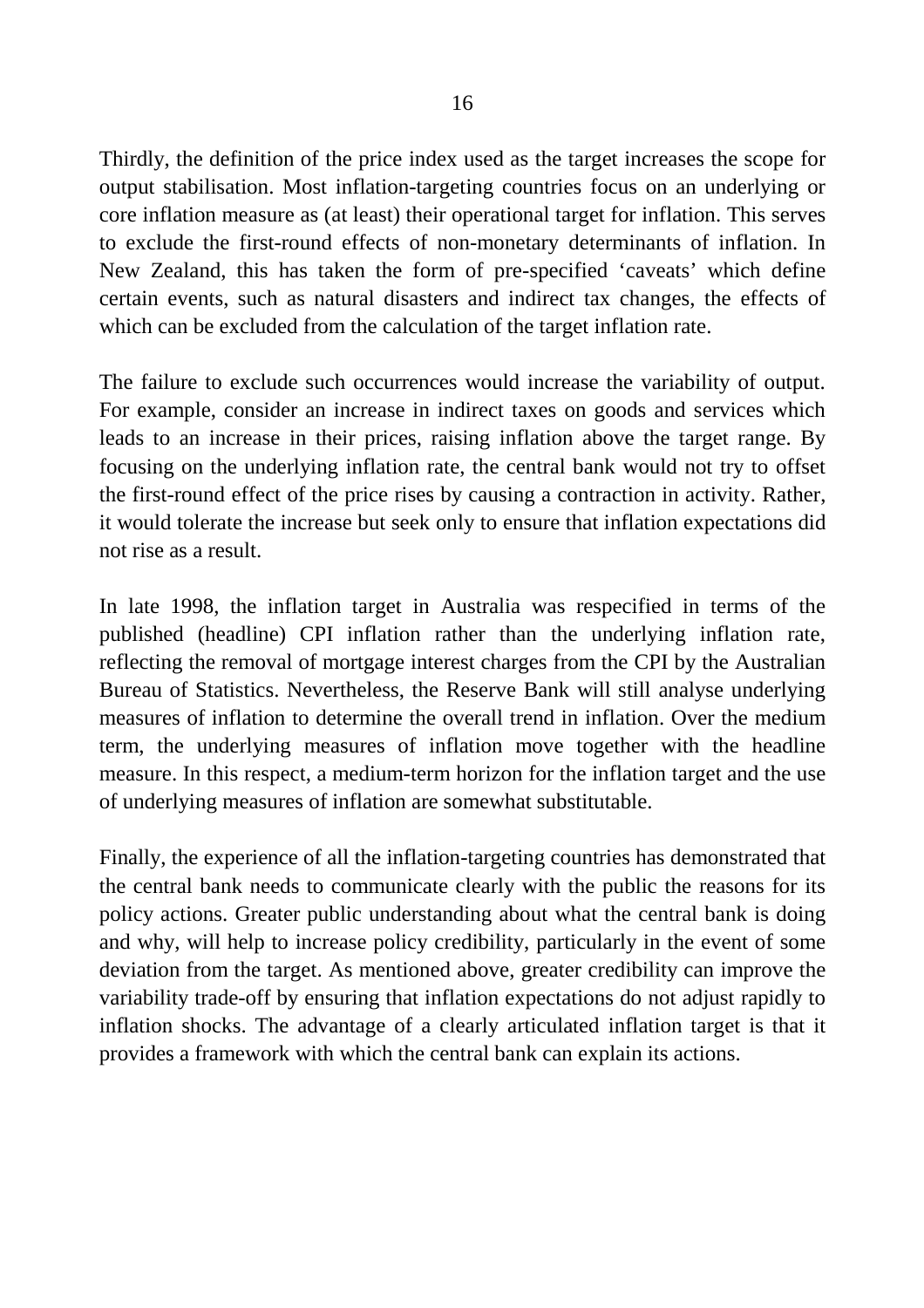# **6. Three Episodes in Australia's Experience with Inflation Targeting**<sup>12</sup>

The Australian inflation-targeting framework, since its inception in 1993, has always been a flexible rather than a strict targeting framework. It has explicitly acknowledged that there is more than one objective for policy, and it recognises the trade-off between output and inflation variability. However, the medium-term nature of the target provides a framework with which to resolve the short-term conflicts which sometimes arise between the policy objectives. This can be illustrated by the conduct of monetary policy in three episodes since the introduction of the inflation target.

#### **6.1 Tightening in 1994**

By the middle of 1994, it was clear that economic growth had accelerated strongly since 1993 and that the labour market had tightened appreciably. However, there had not been any acceleration in inflation. Indeed, inflation did not pick up until the middle of 1995. Nevertheless, the forward-looking nature of the inflation-targeting framework suggested that a policy response was necessary. Consequently, short-term interest rates were increased by 275 basis points by the end of 1994.13

Thus, the rise in interest rates occurred ahead of any increase in actual inflation. The emphasis in the policy statements which accompanied the three interest rate increases was on the need to control inflation to ensure sustainable longer-term growth. The statements also stressed the forward-looking nature of the policy action. In the event, inflation did actually increase. However, the extent of the increase in inflation was limited by the earlier increases in interest rates, demonstrating the advantages of forward-looking policy.

 $\overline{a}$ 

<sup>12</sup> This draws on Stevens (1999).

<sup>&</sup>lt;sup>13</sup> The instrument of monetary policy in Australia is the cash rate, the interest rate on overnight loans made between institutions in the money market.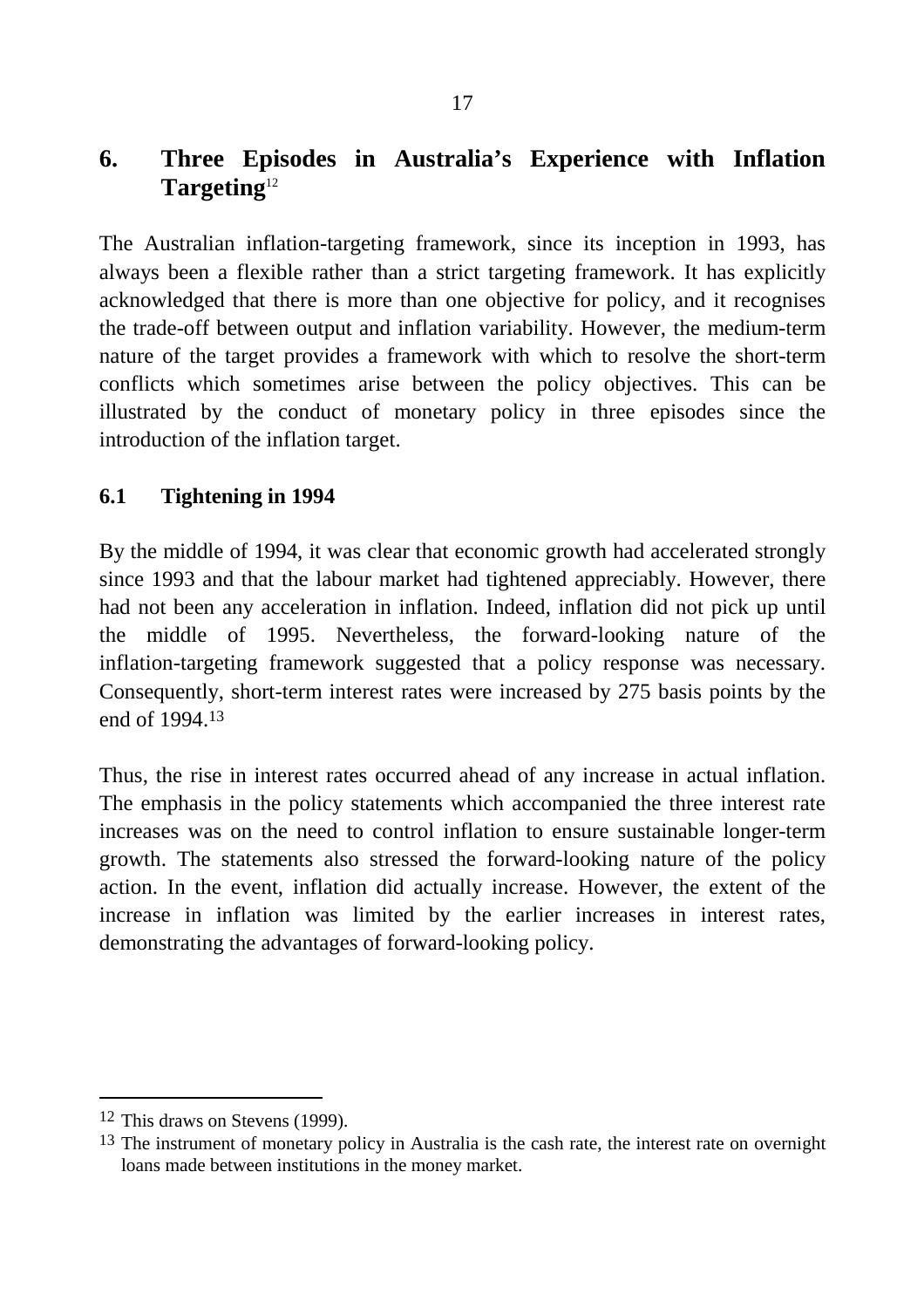

**Figure 4: Inflation and Monetary Policy**

**6.2 Easing in 1996**

By 1996, it was clear that the peak in inflation had been reached at a rate slightly above 3 per cent and that inflation was likely to fall reasonably quickly over the policy horizon. Policy was eased in July 1996, despite the fact that underlying inflation at the time was 3.1 per cent (and thus marginally above the target). Again, the forward-looking nature of the inflation target dictated that an easing in the stance of policy was required.

Both these episodes illustrate the way in which demand shocks are handled under an inflation-targeting regime. Pre-emptive policy actions were required to return output to potential and thereby, inflation to its target value. In this case, the goals of inflation and output stabilisation were generally in accord. Waiting until inflation had actually risen would have necessitated a larger policy response in the long run, thereby increasing the variability of both inflation and output.

In either case, more stringent policy action could have been taken to ensure that inflation was returned to the target more quickly. In the first episode, the inflation rate was expected to rise above 3 per cent, as it eventually did. Tighter monetary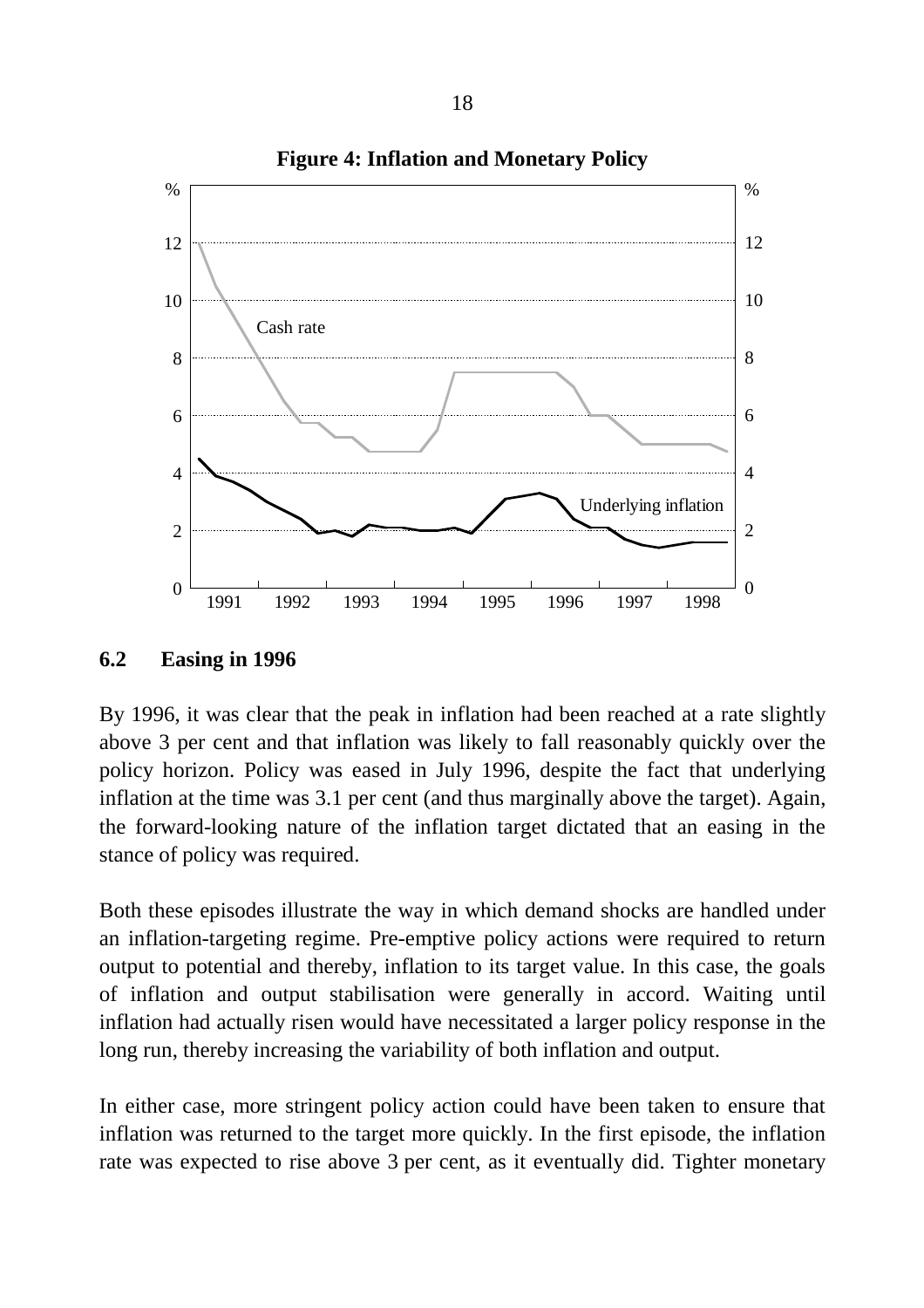policy than was actually implemented could have been adopted to ensure that this did not eventuate. The resultant exchange rate appreciation would have further increased the disinflationary impetus. However, the more flexible approach to inflation targeting resulted in a more moderate policy response. Given that inflation was forecast to fall back below 3 per cent within the policy horizon (which in Australia is estimated to be somewhere between eighteen months and two years), no further policy response was seen as necessary. This allowed for reduced volatility in output.

Similarly in the second episode, although inflation was forecast to fall below 2 per cent in the short run, in the medium term, it was expected to rise back above 2 per cent. Again, policy was not eased further and the path of output was consequently smoother.

The second episode also raises the issue of the symmetry of an inflation target. Prospective breaches of the targeting band on the downside should be responded to as vigorously as prospective breaches on the upside. This also serves to reduce the variability in output.

## **6.3 Response to Asian Crisis**

This episode dates from the onset of the Asian crisis in the middle of 1997. At that time, the Australian economy was growing relatively quickly, although underlying inflation was only 1.6 per cent. Australia's strong dependence on east Asia as an export market implied that a downturn in growth was likely as export demand contracted sharply. Furthermore, the relatively fast pace of growth in Australia compared with its trading partners meant that a widening in the current account deficit was in prospect. Reflecting these concerns and concerns about the region more generally, the Australian dollar depreciated by around 20 per cent against the major currencies.

In the past, such a conjuncture would have given rise to fears of an increase in inflation expectations and inflation, and would have generated expectations of a sharp tightening in the stance of monetary policy. While a tightening in monetary policy was considered as a possible policy response, in the end, it was not considered necessary because policy-makers judged that the inflation target was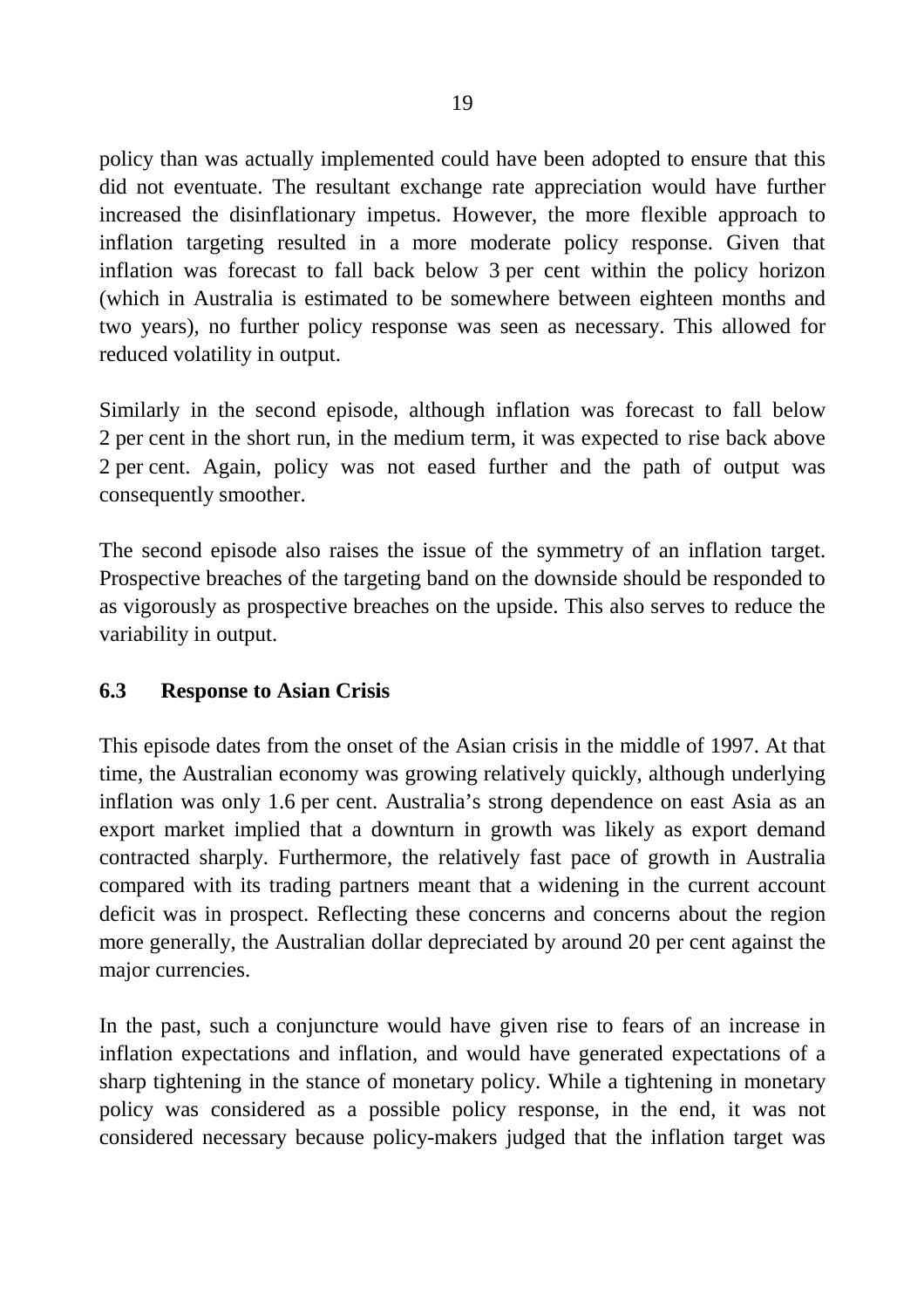not in jeopardy. The depreciation in the exchange rate was expected to lead to some increase in inflation, but not a persistent overshooting of the target. (In the event, the expected passthrough of the exchange rate depreciation has not yet materialised.) The expected decline in output growth argued against a tightening in policy. Consequently, interest rates remain unchanged until late 1998, when they were lowered by 25 basis points. The Bank's media release at the time of this easing stated: 'the continuing good inflation performance, and the economy's capacity to grow without generating additional inflationary pressure, mean that it is appropriate to offer some additional support to growth through the adoption of a more accommodative monetary policy stance'.

The inflation-targeting regime provided the framework in which to consider the impact of the Asian crisis on the Australian economy and the appropriate policy reaction. The flexibility inherent in the specification of the targeting framework allowed for strong consideration to be given to output stabilisation since the inflation outlook remained consistent with the medium-term target. In addition, the policy credibility that had built up since the adoption of the inflation-targeting regime also allowed the Reserve Bank greater flexibility in its policy response.

A less flexible approach to inflation targeting would have aimed to ensure that there was no possibility of even a temporary overshooting of the target. The tighter policy would have exacerbated the contractionary external shock and as events have subsequently unfolded, would likely have led to a substantial undershooting of the inflation target.

Finally, the following table prepared by Ray Brooks at the IMF summarises Australia's experience over the past six years with inflation targeting. The table shows that the inflation-targeting regime has been associated with a markedly improved inflation performance: the average level of inflation and its variability have decreased substantially. However, this has not come at the expense of slower or more variable output growth, indeed, growth has been higher and output variability, lower.

The table also shows that this outcome was not unique to Australia. The other inflation-targeting countries, as a group, have experienced lower inflation and higher output growth, and lower variability of both inflation and output, since they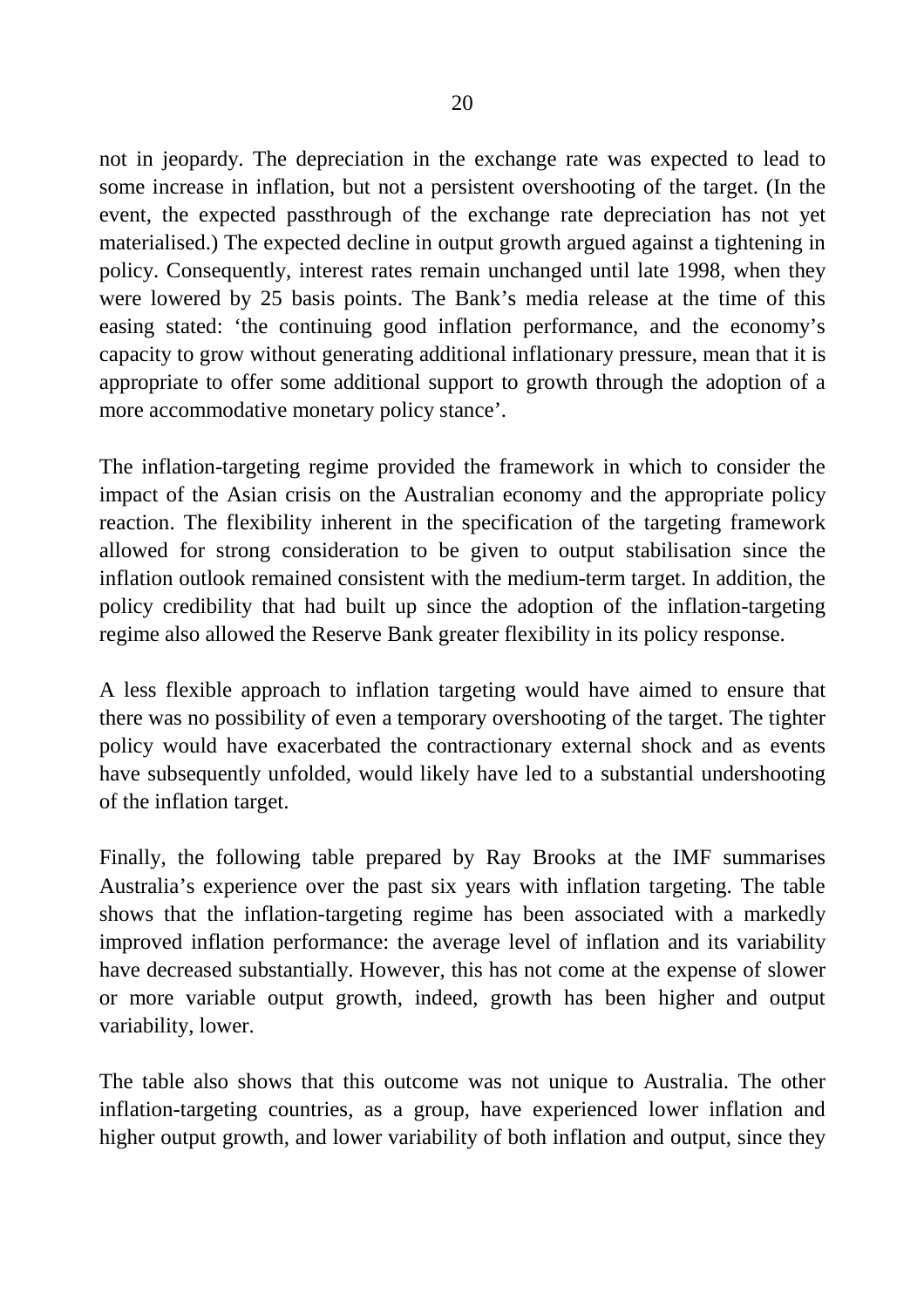have adopted an inflation-targeting framework for monetary policy. While the reduction in inflation has been common to all industrial countries in the 1990s, the improved output performance and lower output variability has not.

| <b>Table 1: Inflation and Growth</b>                                                                                                                                                                                                                                                                                  |                                 |                       |                 |                       |  |  |  |
|-----------------------------------------------------------------------------------------------------------------------------------------------------------------------------------------------------------------------------------------------------------------------------------------------------------------------|---------------------------------|-----------------------|-----------------|-----------------------|--|--|--|
| Per cent                                                                                                                                                                                                                                                                                                              |                                 |                       |                 |                       |  |  |  |
|                                                                                                                                                                                                                                                                                                                       | Annual inflation <sup>(1)</sup> |                       | Real GDP growth |                       |  |  |  |
|                                                                                                                                                                                                                                                                                                                       | Mean                            | Standard<br>deviation | Mean            | Standard<br>deviation |  |  |  |
| Australia                                                                                                                                                                                                                                                                                                             |                                 |                       |                 |                       |  |  |  |
| 1980-92                                                                                                                                                                                                                                                                                                               | 7.2                             | 2.4                   | 2.8             | 2.8                   |  |  |  |
| 1993-97                                                                                                                                                                                                                                                                                                               | 2.2                             | 0.6                   | 3.9             | 1.1                   |  |  |  |
| Other inflation-targeting countries                                                                                                                                                                                                                                                                                   |                                 |                       |                 |                       |  |  |  |
| 1980 to adoption of targets <sup>(2)</sup>                                                                                                                                                                                                                                                                            | 7.8                             | 3.5                   | 2.1             | 2.6                   |  |  |  |
| Adoption of targets to 1997                                                                                                                                                                                                                                                                                           | 2.3                             | 1.1                   | 2.5             | 2.1                   |  |  |  |
| Large non-inflation-targeting countries $^{(3)}$                                                                                                                                                                                                                                                                      |                                 |                       |                 |                       |  |  |  |
| 1980-89                                                                                                                                                                                                                                                                                                               | 6.0                             | 3.7                   | 2.5             | 1.8                   |  |  |  |
| 1990-97                                                                                                                                                                                                                                                                                                               | 2.9                             | 1.2                   | 2.1             | 2.2                   |  |  |  |
| Small non-inflation-targeting countries <sup><math>(4)</math></sup>                                                                                                                                                                                                                                                   |                                 |                       |                 |                       |  |  |  |
| 1980-89                                                                                                                                                                                                                                                                                                               | 13.9                            | 6.5                   | 2.7             | 2.7                   |  |  |  |
| 1990-97                                                                                                                                                                                                                                                                                                               | 4.6                             | 2.3                   | 2.8             | 1.9                   |  |  |  |
| Notes:<br>(1)<br>Headline consumer price inflation for all countries except Australia (the underlying CPI),<br>New Zealand (the CPI excluding credit services) and the United Kingdom (the Retail Price Index,<br>excluding mortgage interest rates) Inflation rates are calculated as the year-on-year change in the |                                 |                       |                 |                       |  |  |  |

excluding mortgage interest rates). Inflation rates are calculated as the year-on-year change in the quarterly index. (2) Dates used for adoption of targets are: Canada, 1991; Finland, 1993; New Zealand, 1990; Spain,

1994; Sweden, 1993; and the United Kingdom, 1992.

(3) France, Germany, Italy, Japan and the United States.

```
(4) Belgium, Denmark, Greece, Iceland, Ireland, Luxembourg, Norway and Portugal.
```
Source: Brooks (1998), p. 91.

## **7. Conclusion**

Inflation targeting has sometimes been criticised for being 'inflation only' targeting and ignoring output considerations. This paper has argued that such criticism is misplaced. From a theoretical perspective, even if a 'strict' inflation target is adopted, output considerations are still important because of the critical role that output plays in determining future inflation. The central bank will still have output in its reaction function. Rather, the argument would be better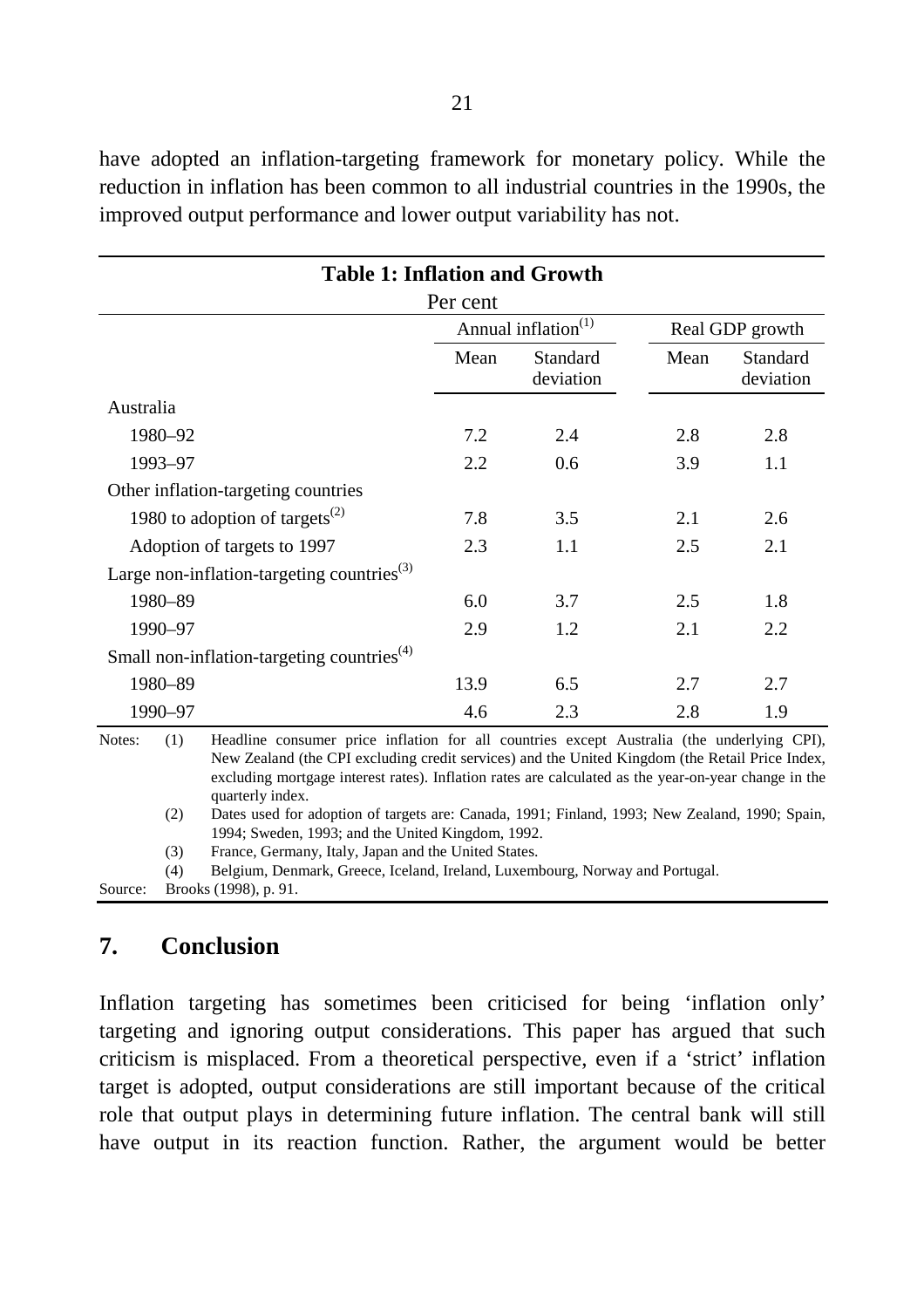conducted in terms of the weight that should be placed on output stabilisation in the central bank's objective function; that is, how flexible the inflation-targeting regime should be.

The countries that have pursued inflation targets have adopted flexible regimes. This has been illustrated in the Australian case in the response of monetary policy in three episodes over its history of inflation targeting. Similar episodes have occurred in the other inflation-targeting countries.

The decision to pursue a more flexible approach reflects the shape of the inflation/output variability trade-off in most countries. Generally it is the case that, starting from a position of strict inflation targeting, one can adopt a more flexible approach without dramatically increasing inflation variability while simultaneously benefiting from large reductions in output variability.

The design of the inflation-targeting framework also affects the degree of output stabilisation that can be achieved. The use of an underlying or core measure of the inflation rate, the adoption of measures to enhance credibility including transparent and frequent communication with the public, and the choice of the policy horizon all affect the trade-off available to the policy-maker. Such issues however, introduce a trade-off between flexibility and credibility. Too flexible a regime may undermine the public's confidence in the regime as a whole. Too rigid a regime may result in an unnecessarily large amount of output variability. However, in deciding on the appropriate degree of flexibility to adopt, consideration must be given to establishing credibility early to allow greater flexibility in the longer run.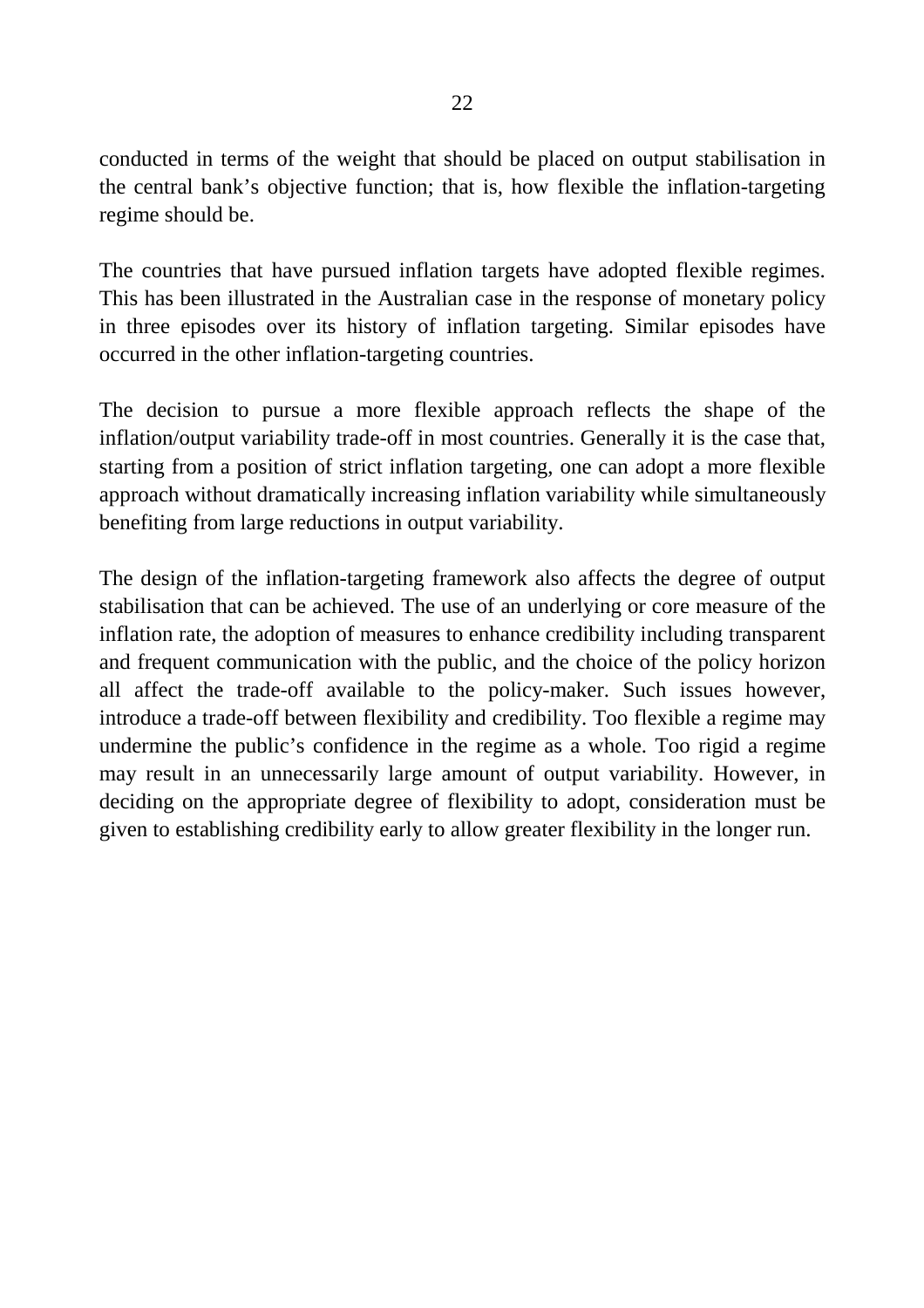#### **References**

**Ball, L. (1993),** 'The Dynamics of High Inflation', NBER Working Paper No. 4578.

**Ball, L. (1994),** 'What Determines the Sacrifice Ratio', in Gregory Mankiw (ed.), *Monetary Policy*, University of Chicago Press, pp. 155–182.

**Ball, L. (1997),** 'Efficient Rules for Monetary Policy', NBER Working Paper No. 5952.

**Ball, L. (1998),** 'Policy Rules for Open Economies', Reserve Bank of Australia Research Discussion Paper No. 9806.

**Batini, N. and A. Haldane (1999),** 'Forward-looking Rules for Monetary Policy', Bank of England Working Paper No. 91.

**Bean, C. (1998),** 'The New U.K. Monetary Arrangements: A View from the Literature', *Economic Journal*, 108, pp. 1795–1809.

**Bharucha, N. and C. Kent (1998),** 'Inflation Targeting in a Small Open Economy', Reserve Bank of Australia Research Discussion Paper No. 9807.

**Black, R., T. Macklem and D. Rose (1997),** 'On Policy Rules for Price Stability', in Tiff Macklem (ed.), *Price Stability, Inflation Targets, and Monetary Policy*, Bank of Canada, pp. 411–461.

**Blinder, A. (1997),** 'What Central Bankers Could Learn from Academics – and vice versa', *Journal of Economic Perspectives*, 11(22), pp. 3–19.

**Brooks, R. (1998),** 'Inflation and Monetary Policy Reform', in International Monetary Fund, *Australia: Benefiting from Economic Reform*, IMF, Washington DC, pp. 63–94.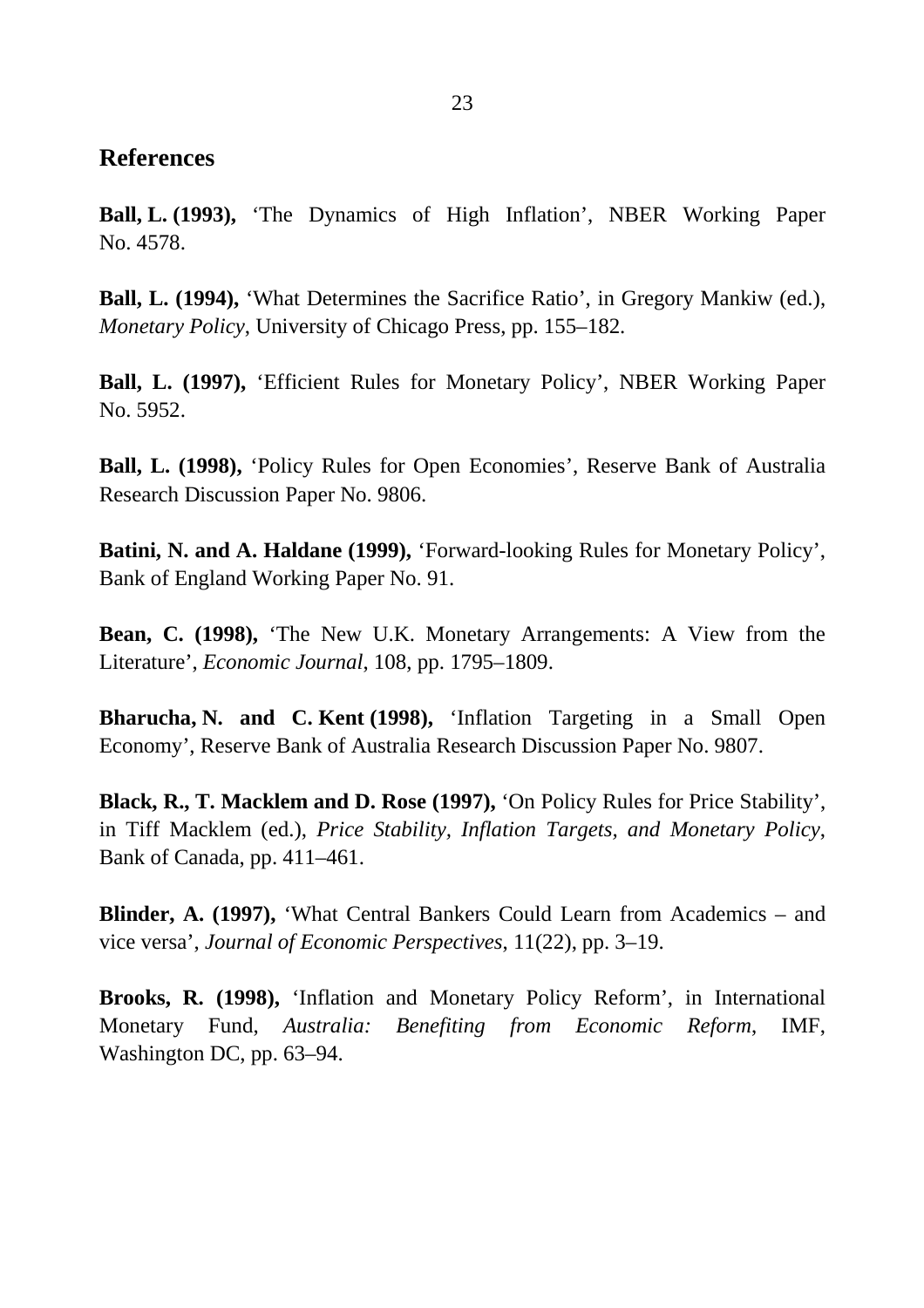**Bryant, R., P. Hooper and C. Mann (1993a),** 'Design and Implementation of the Empirical Simulations', in R. Bryant *et al* (eds), *Evaluating Policy Regimes: New Research in Empirical Macroeconomics*, Brookings Institution, Washington DC, pp. 219–260.

**Bryant, R., P. Hooper and C. Mann (1993b),** *Evaluating Policy Regimes: New Research in Empirical Macroeconomics*, Brookings Institution, Washington DC.

**Caballero, R. and M. Hammour (1991),** 'The Cleansing Effect of Recessions', NBER Working Paper No. 3922.

**de Brouwer, G. and J. O'Regan (1997),** 'Evaluating Simple Monetary-policy Rules for Australia', in Philip Lowe (ed.), *Monetary Policy and Inflation Targeting*, Proceedings of a Conference, Reserve Bank of Australia, Sydney, pp. 244–276.

**Debelle, G. and S. Fischer (1994),** 'How Independent Should a Central Bank Be?' in Jeffrey Fuhrer (ed.), *Goals, Guidelines and Constraints Facing Monetary Policymakers*, Federal Reserve Bank of Boston Conference, Vol. 38, pp. 195–221.

**Debelle, G. and D. Laxton (1997),** 'Is the Phillips Curve Really a Curve? Some Evidence from Canada, the United Kingdom and the United States', *IMF Staff Papers*, 44(2), pp. 249–282.

**Friedman, B. and K. Kuttner (1996),** 'A Price Target for U.S. Monetary Policy? Lessons from the Experience with Money Growth Targets', *Brookings Papers on Economic Activity*, 1, pp. 77–146.

**Friedman, M. (1959),** *A Program for Monetary Stability*, Fordham University Press, New York.

**Haldane, A. and C. Salmon (1995),** 'Three Issues on Inflation Targets', in Andrew Haldane (ed.), *Targeting Inflation*, Bank of England, pp. 170–201.

**King, M. (1997),** 'Changes in UK Monetary Policy: Rules and Discretion in Practice', *Journal of Monetary Economics*, 39(1), pp. 81–97.